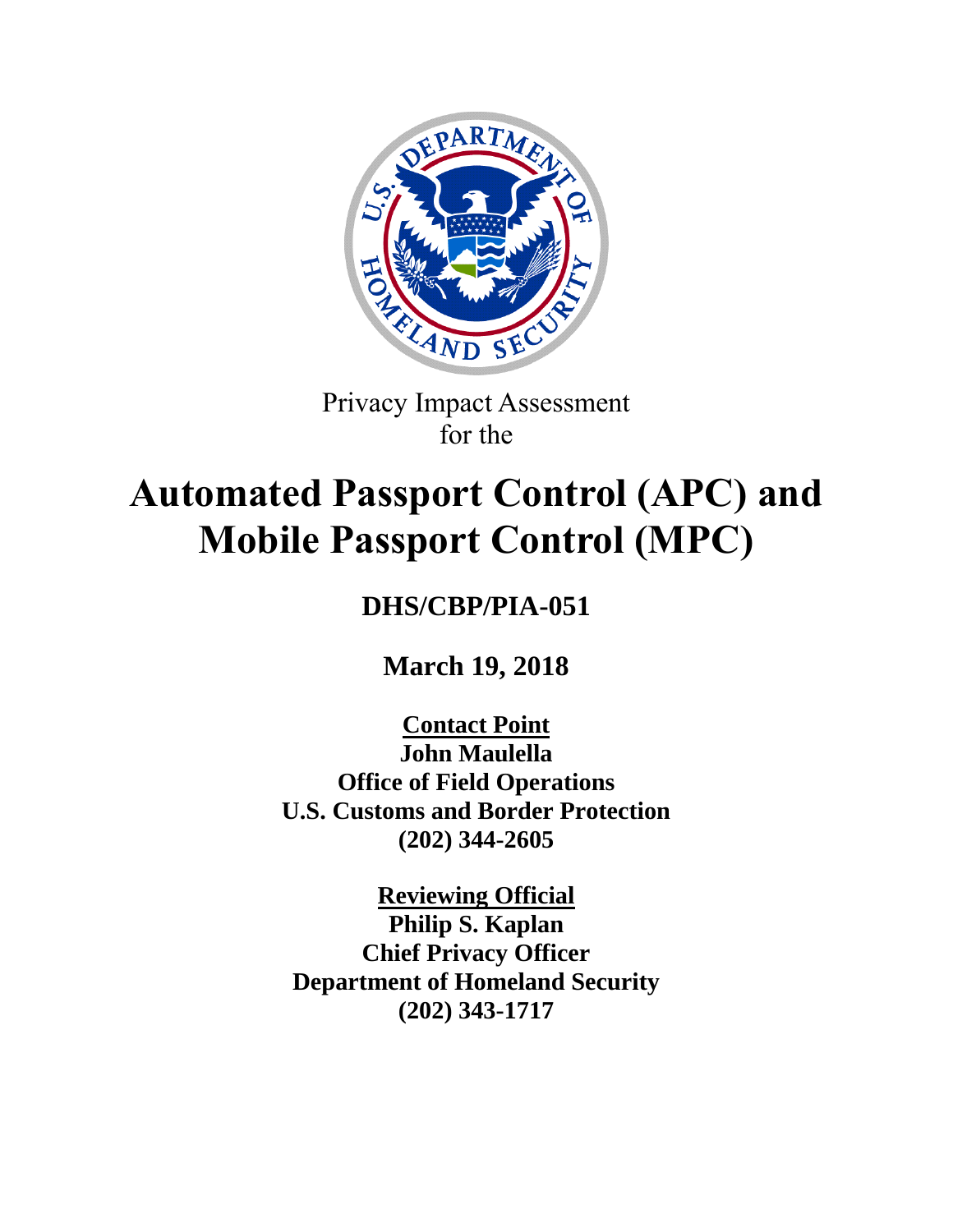

**Privacy Impact Assessment** DHS/CBP/PIA-051 APC/MPC Page 1

# **Abstract**

The U.S. Department of Homeland Security (DHS) U.S. Customs and Border Protection (CBP) developed the Automated Passport Control (APC) and Mobile Passport Control (MPC) programs to automate and expedite eligible travelers' entry process into the United States. These programs enable travelers to perform select entry declaration and inspection requirements tasks through a self-service kiosk (APC) or a mobile device application (MPC). DHS is conducting this Privacy Impact Assessment because APC and MPC collect personally identifiable information (PII) from members of the public.

## **Introduction**

CBP is charged with protecting U.S. borders while facilitating lawful travel and trade. The growing volume of travelers and trade entering the United States increases demands on the limited resources of CBP. Advances in technology, such as automated kiosks and mobile applications, provide alternative approaches that allow CBP to optimize limited officer resources. These technological advances also assist airport authorities in facilitating traveler entry processing and reducing wait times. As part of this effort, CBP developed a set of application programming interfaces known as APC Services, which enables authorized devices to collect biographic and inspection-related information from travelers. APC Services validates this data and securely transmits it to other federal systems<sup>1</sup> to query for derogatory information. APC Services reduces the administrative burden on U.S. Customs and Border Protection Officers (CBPO), allows for a more intelligent queuing process, and provides for a more efficient entry process for travelers. Ultimately, the use of these technologies helps reduce inspection time and overall wait times for the traveler while allowing CBPOs to focus on the inspection and other related border security responsibilities. APC Services uses two types of devices to collect information: (1) Automated Passport Control (APC) and (2) Mobile Passport Control (MPC).

- CBP Advance Passenger Information System (APIS), flight manifest data (all travelers);
- CBP TECS, Primary Query System (PQS) vetting (all travelers);
- CBP TECS, Travel Document and Enforcement Data (TDED) system (all U.S. documents);
- CBP Electronic System for Travel Authorization (ESTA) (Visa Waiver travelers); and
- CBP Electronic Visa Update System (EVUS) (Chinese 10-Year Visa travelers);
- CBP Automated Targeting System (ATS), vetting (all travelers).

<sup>&</sup>lt;sup>1</sup> Includes the below systems. Privacy Impact Assessments and System of Records Notices for the DHS systems can be found a[t https://www.dhs.gov/privacy.](https://www.dhs.gov/privacy)

<sup>•</sup> National Crime Information Center (NCIC), via a CBP interface (all travelers) – for more information about the FBI's NCIC, please *see* [https://www.fbi.gov/services/cjis/ncic.](https://www.fbi.gov/services/cjis/ncic)

<sup>•</sup> DHS Office of Biometric Identity Management (OBIM), Automated Biometric Identification System (IDENT) system (Foreign travelers aged 14 to 79, except Canadian Passport and Canadian Lawful Permanent Resident travelers);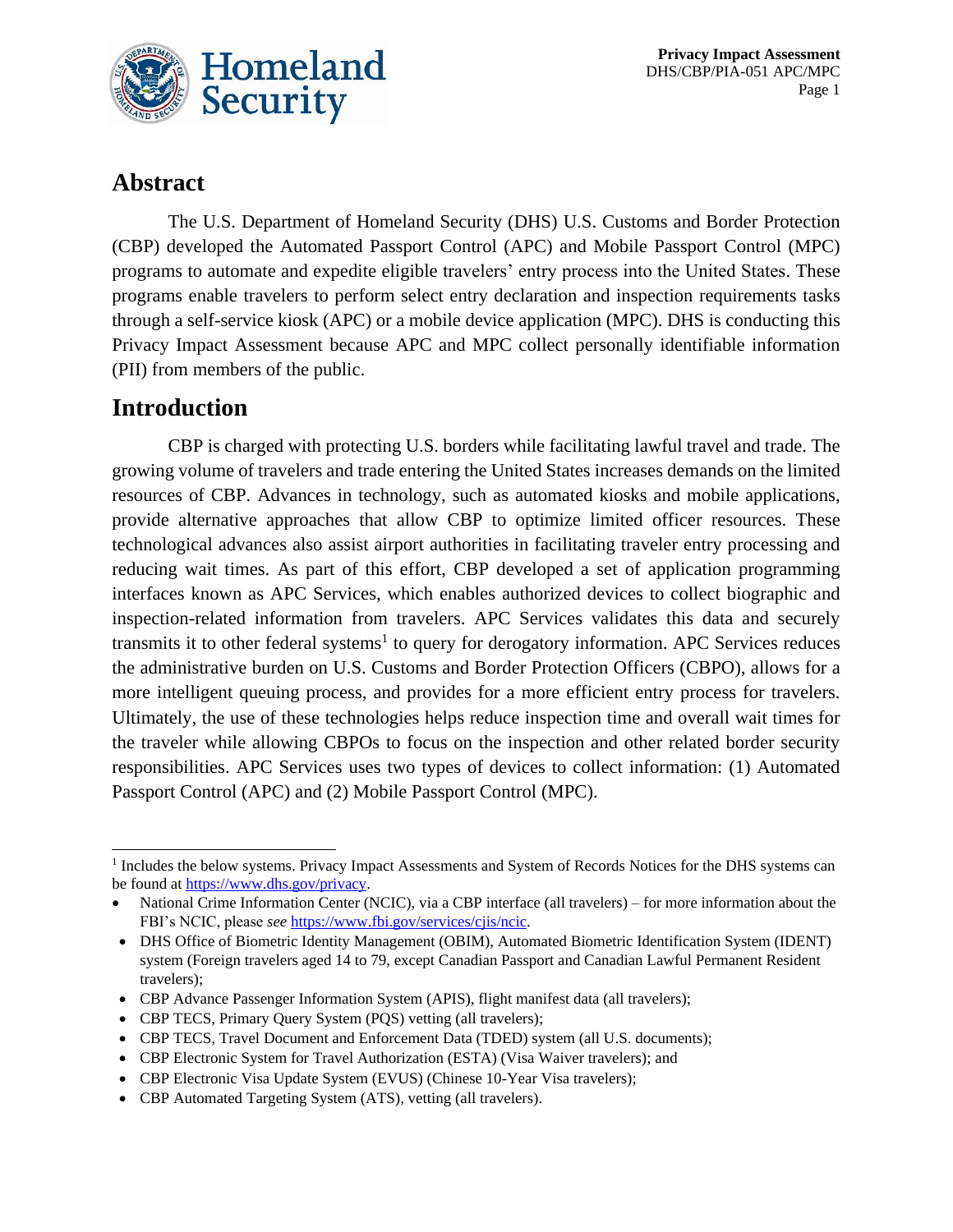

#### *Automated Passport Control (APC)*

APC uses free-standing, self-service kiosks to expedite the CBP entry process for eligible travelers, to include U.S. citizens, Canadian visitors, U.S. Lawful Permanent Residents (LPR), Visa Waiver Program (VWP) participants entering under the waiver-business (WB) or waivertourist (WT) class of admission, 2 and other non-immigrants. <sup>3</sup> These kiosks, which are purchased by either terminal operators, airports, or seaport authorities, are installed at select airports and seaports and are maintained by one of several approved vendors to help decrease wait and inspection times. Eligible travelers submit biographic information and responses to inspectionrelated questions, prior to inspection by a CBPO. Previously, a CBPO inspected travelers and asked them questions in order to verify the purpose and intent of travel. Vendor-maintained APC kiosk systems use APC Services to transmit biographic information and responses to inspectionrelated questions to CBP systems and other federal information technology systems for vetting purposes. <sup>4</sup> Use of the kiosk is free, voluntary, and does not require membership. APC kiosk systems may not retain PII, including biographic and biometric data. APC Services retains PII via log records for no longer than 30 days. The TECS system, which receives the data via APC Services, retains the biographic information in accordance with the retention schedules outlined in the System of Records Notices (SORN) for TECS<sup>5</sup> and Border Crossing Information (BCI).<sup>6</sup>

#### Biometric Submission via APC

APC kiosks collect facial images from all travelers and fingerprints from VWP, U.S. visa, and non-Canadian LPR travelers. The kiosk captures a photo and then prints out a receipt with the traveler's face and biographic information. This process allows CBPOs to make one-to-one comparisons of the newly-captured facial images with the travelers themselves. APC facilitates identity verification and law enforcement checks by collecting the following information from the traveler: (1) biographic information including passport information (full name, date of birth, citizenship, passport number, country of issuance, and expiration date), which is transmitted to APC Services in order to query law enforcement databases for derogatory information and confirm that the traveler is listed on the flight's manifest; (2) a facial image in order to provide the traveler with a paper receipt; and (3) fingerprints, when applicable. APC and MPC do not require travelers who are either U.S. citizens or Canadian B1/B2 visa travelers to submit fingerprints. For other travelers, however, the kiosk system collects and submits biometric data to APC Services, where the data is retained in log records for up to 30 days. Biographic data for all travelers is submitted

<sup>2</sup> Participation in VWP requires enrollment in CBP's Electronic System for Travel Authorization (ESTA) program.

<sup>3</sup> Other non-immigrants include U.S. visa holders entering under the following classes of admission: B1/B2, C1/D, and D1.

<sup>4</sup> Includes external systems such as NCIC and DHS OBIM's IDENT, and CBP systems such as TECS (PQS and TDED), APIS, ESTA, ATS, and EVUS.

<sup>5</sup> DHS/CBP-011 U.S. Customs and Border Protection TECS, 73 FR 77778 (December 19, 2008).

<sup>6</sup> DHS/CBP-007 Border Crossing Information, 81 FR 4040 (January 25, 2016).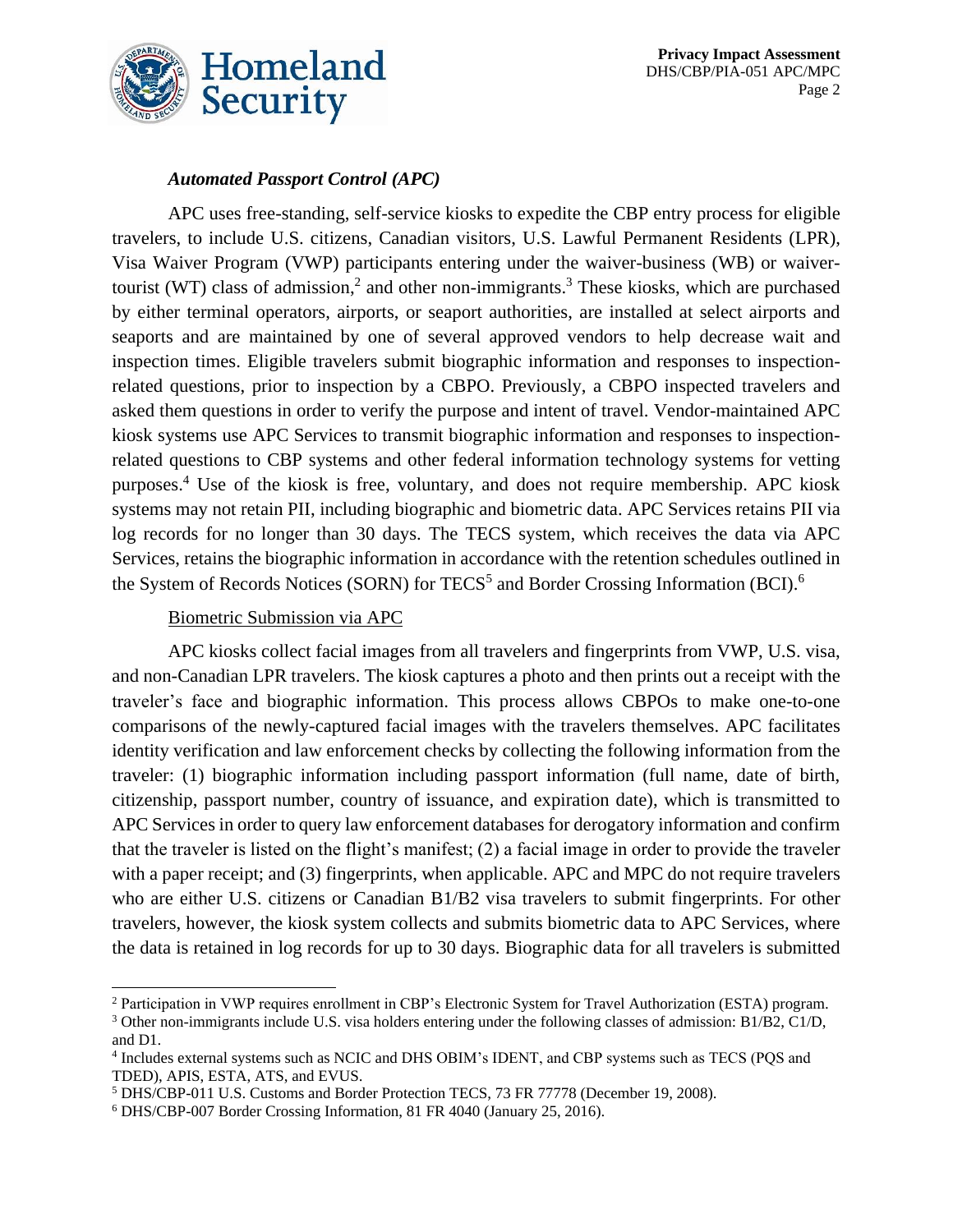

to APC Services, and retained in log records for up to 30 days.

When travelers approach the APC kiosk, they must acknowledge the CBP Privacy Policy and other required notices<sup>7</sup> by following the instructions provided on the kiosk screen. Then the traveler scans or swipes his or her passport's machine-readable zone (MRZ), poses for a facial photograph captured by the kiosk and its server, and verifies biographic and flight information by answering a series of CBP inspection-related questions on the touch screen. Non-U.S. citizen APC kiosk users must also select a class of admission.

#### Vetting Process

Upon traveler identification, APC Services conducts traveler vetting, which queries a number of federal systems (listed above) for that particular traveler. Based on the vetting results, APC Services responds to the kiosk with a receipt, either granting passage or requiring additional inspection. For travelers who are referred for further inspection, a referral code will be printed on their receipt, such as referrals for enforcement purposes, biometric failures, or merchandise declarations, to enable the CBPO to more efficiently complete their processing. Next, travelers present their receipts to the CBPO for document verification and inspection-related questions as required to finalize their inspection for entry into the United States. APC receipts are collected and retained in accordance with the disposition policy established for the Customs Declaration 6059B forms.<sup>8</sup>

CBP officially launched the APC program at Vancouver International Airport in May 2013. Since its inception, the program has expanded to CBP operations at more than 50 international ports of entry with future expansions expected. Interested airports can opt to install kiosks in their Federal Inspection Services (FIS) or preclearance areas. The kiosks are provided, maintained, and owned by the airport authority's terminal operator, but approved and installed kiosks must comply with CBP APC technology and business requirements. Based on the agreements with the kiosk vendors, all photos and fingerprints, as well as the associated biographic data, should be purged by the APC kiosk and any associated vendor systems after each transaction, regardless of citizenship or admissibility.<sup>9</sup> However, while biometric data that may be captured from U.S. citizens and Canadian B1/B2 visas is not returned to APC Services, biographic data, photos, and fingerprints from all other travelers are required to be transmitted to APC Services and may be retained in log data for up to 30 days.

 $<sup>7</sup>$  Notices include Intellectual Property Rights, Paperwork Reduction Act, and Section 311 of the Trade Facilitation</sup> and Trade Enforcement Act of 2015 Notice.

<sup>&</sup>lt;sup>8</sup> Instead of completing a paper Customs Declarations (6059B) form, eligible travelers may proceed directly to an APC kiosk in the passport control area of the airport. If the receipt is free of declarations, it is retained for only three (3) years; however, if the receipt contains dutiable declarations, it is retained for six (6) years.

<sup>&</sup>lt;sup>9</sup> The Interface Control Document (ICD) governs the interface specifications between the vendor-owned kiosk system and CBP. The ICD states the following, "The Kiosk System shall not store any privacy-sensitive data such as MRZ data, personal traveler data, or referral codes."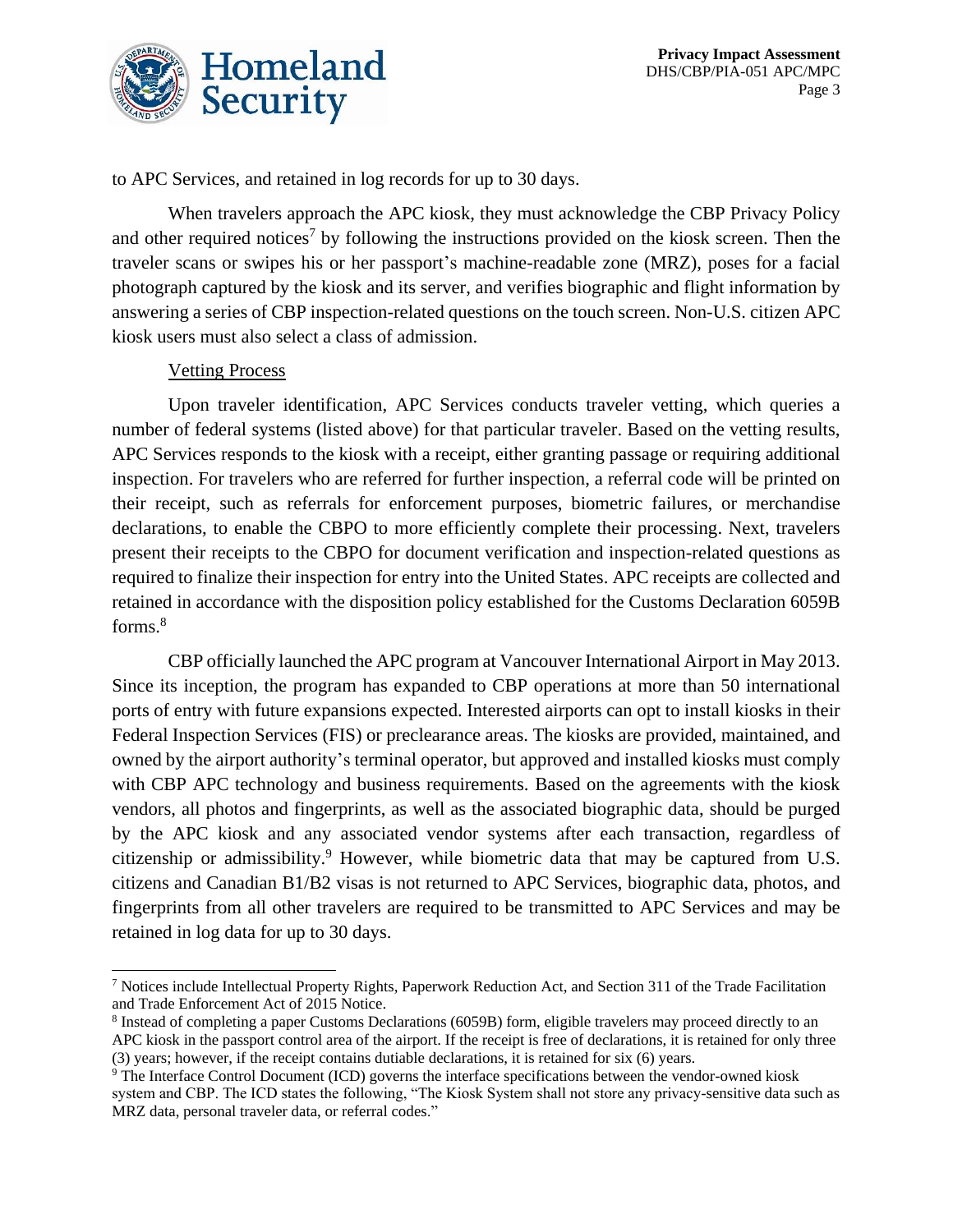

#### *Mobile Passport Control (MPC)*

Much like APC, MPC is the product of a public-private partnership in which CBP partners voluntarily elect to participate. With MPC, U.S. citizens, Canadian visitors, and, in some cases, VWP participants may use an approved mobile application loaded onto their personal smartphone or tablet to expedite the entry process into the United States. Similar to APC, MPC improves processing times by allowing eligible travelers and their families to submit passport information and responses to inspection questions, prior to a CBPO inspection. Additionally, MPC-enabled mobile applications, which do not require memberships, are voluntary and free to the user.

In general, MPC-enabled mobile applications can take one of two forms: (1) a standalone application dedicated to the execution of MPC transactions, such as the Airports Council International-North America's (ACI-NA) sponsored application; or (2) an integrated MPC component to a preexisting travel-related mobile application, such as the Miami International Airport's sponsored application. A list of approved MPC-enabled mobile applications is included in Appendix B.

Eligible travelers with a smartphone or tablet may voluntarily download MPC-enabled mobile applications from a mobile application store (*e.g.*, Apple App Store or Google Play Store). Within the mobile application stores, travelers can review the application owner and CBP privacy policies. Following the download but prior to the creation of an MPC profile, the traveler is presented with a list of required CBP notices. Following the traveler's acknowledgement of the notices<sup>10</sup> and his or her affirmative express consent, the traveler creates an MPC profile using his or her passport information. The profile, which can be set up at any time prior to travel, includes the traveler's first and last name, gender, date of birth, passport number, passport expiration, passport country issuing authority, country of citizenship, and a facial photo (*i.e.*, a "selfie"). Once a profile is created, it is securely stored on the phone; there is no option for the user to submit the profile itself to CBP. When the traveler lands in the United States, he or she completes the "New Trip" section within the mobile application by selecting his or her arrival airport and airline, and answers a set of CBP inspection-related questions. After the traveler reviews a summary of his or her responses and certifies that the information is truthful and correct, he or she securely submits the information.

Once the traveler submits the MPC "trip," which includes the traveler's biographic information, inspection question responses, and class of admission (if applicable), $<sup>11</sup>$  the mobile</sup>

<sup>&</sup>lt;sup>10</sup> Notices include Intellectual Property Rights, Paperwork Reduction Act, and Section 311 of the Trade Facilitation and Trade Enforcement Act of 2015 Notice.

<sup>&</sup>lt;sup>11</sup> While the biographic information, inspection question responses, and class of admission are electronically submitted to CBP, the photo (*i.e.*, "selfie") is never submitted. The photo is only physically shown to the CBPO at the time of inspection to ensure the traveler associated with the MPC account is the person who is presenting himself/herself for inspection.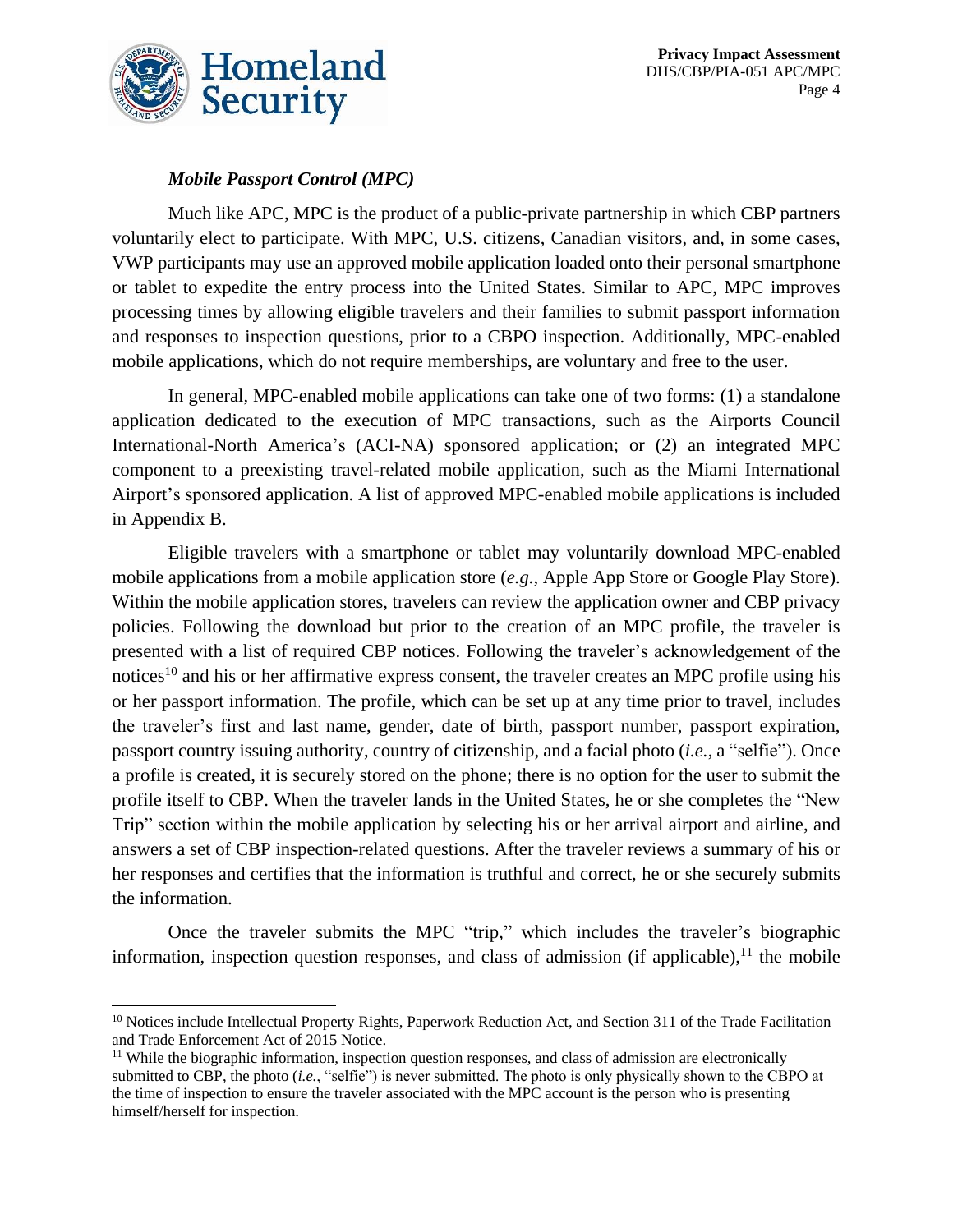

application developer's servers transmit the information to CBP's APC Services for vetting. APC Services encodes and encrypts the vetting results and transmits them back to the traveler's MPCenabled mobile application in the form of an encrypted Quick Response (QR) code on the electronic receipt, along with other MPC-required biographic information. This QR code indicates that the traveler is either being granted passage or referred. Travelers present their travel documents and MPC electronic receipt (which includes the "selfie" picture) to the CBPO to finalize their inspection for entry into the United States. The CBPO directs the traveler to scan the QR code on a barcode scanner. As a result, the authenticity of the receipt is verified through decryption and display of the encoded information to the CBPO. Travelers receiving a referral code (*e.g.*, declaration, enforcement, technical, or random) will be directed to a triage booth or podium for further inspection or be allowed to enter into the United States. Regardless of the vetting result, the CBPO completes the inspection and verifies the traveler's purpose and intent. MPC eligibility is currently limited to travelers from the United States and Canada but may be expanded to other travelers in the future.

Each of these applications is owned, developed, and maintained by the business sponsors (or one of their private sector partners) and may serve multiple purposes. For example, the application may also provide information on local weather, flight status, or airport information. In these cases, the MPC-enabled mobile application may only notify and require affirmative express consent from the traveler on application permissions and entitlements related to MPC. The traveler is encouraged to carefully read the business sponsor and developer's privacy policy prior to download. Mobile applications may also be integrated with third-party advertisement networks and connected with internet protocol (IP) addresses in foreign countries. The MPC business requirements strictly forbid the business sponsor or application developer from sharing any PII collected by the application for the purposes of MPC with third-party advertisement networks or any other IP addresses not affiliated with CBP (or one of its approved vendors).

All MPC-enabled mobile applications will require access or usage of the following information or device components from the traveler's device: (1) the camera sensor and photo library;<sup>12</sup> (2) read and write external storage; (3) a unique device identifier to authenticate the application with the developer's application servers; and (4) network access. The developer may elect to include other features to improve the traveler's experience. These features are included at the discretion of the developer and are not found within the business requirements. However, for the features that are used for CBP's purposes and are deemed necessary for travel, CBP reviews the use of those features and approves them. Appendix A provides a full description of the CBP review process for MPC-enabled mobile applications.

 $12$  Access to the camera/video library is only required so that the traveler can capture the "selfie" and upload it for presentation to a CBPO. The picture is not submitted to CBP.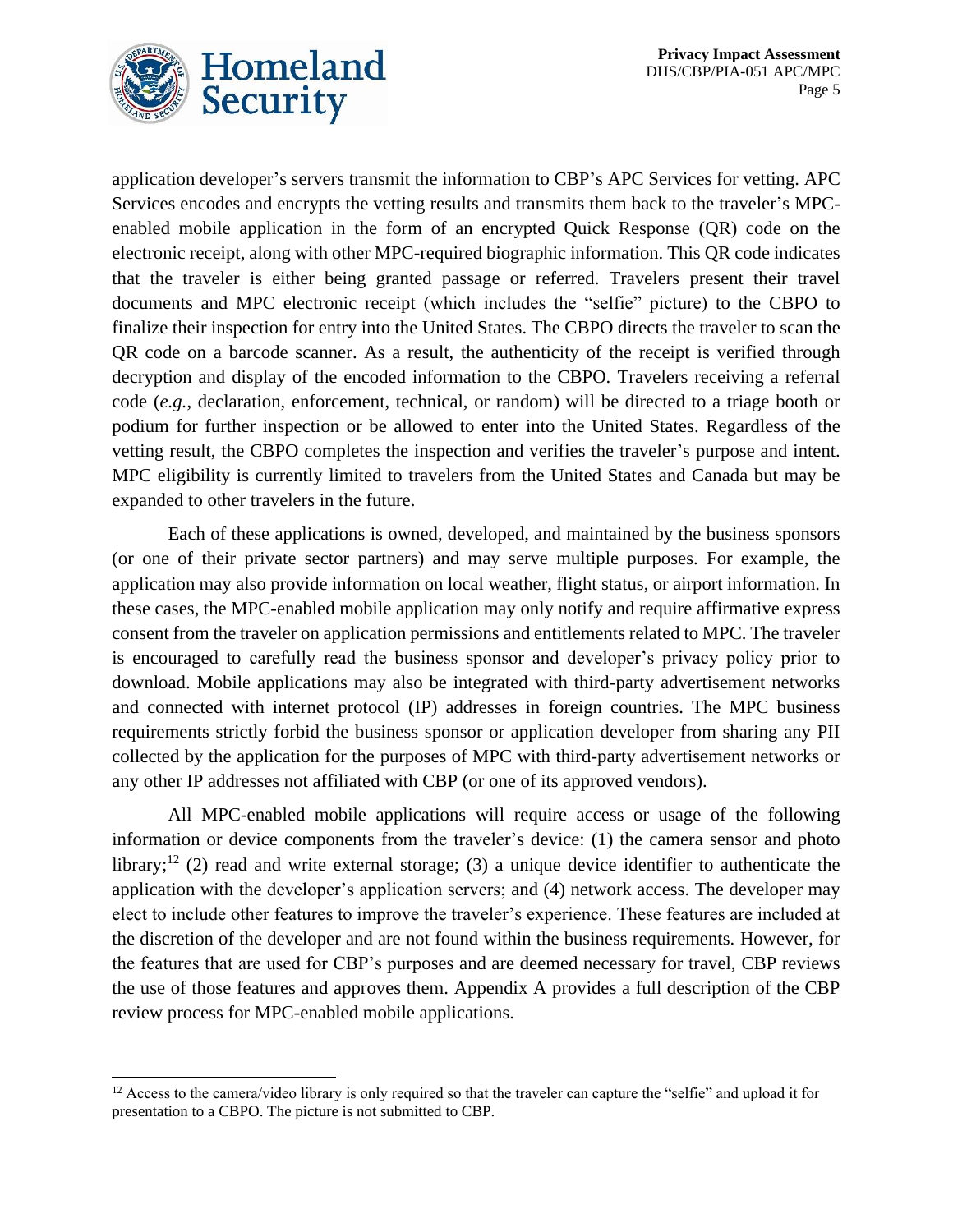



Business sponsors and their application developers may elect to integrate with social media platforms (*e.g.*, Facebook, Instagram, and Twitter) for their own purposes. However, integration with social media is not an MPC business requirement and cannot occur within the CBP process or on an MPC-related screen. Furthermore, no information collected for the purposes of MPC can be shared with third parties for other purposes (*e.g.*, social media, advertising networks). MPCenabled mobile applications cannot maintain or store CBP records. Travelers have the option of securely storing their MPC profile (and that of their traveling family members) on their own device. The MPC profile may be deleted by the traveler at any time.

CBP officially launched the MPC pilot program at Hartsfield-Jackson Atlanta International Airport on August 13, 2014, and the program expanded to 24 airports and one seaport by early 2018. A full list of approved MPC applications can be found in Appendix B. CBP has released the MPC business requirements, is continuing deployments at additional ports of entry, and is still onboarding new business sponsors (and their application developers).

#### *APC Services*

In order to facilitate the operation of APC kiosks and MPC-enabled applications, CBP has developed APC Services, a suite of application programming interfaces that allow authorized APC and MPC devices to collect biographic, inspection-related information and, where applicable, biometric data from travelers. Once the information is transmitted from the kiosk system or MPCenabled application, APC Services validates the data and, in order to conduct searches for derogatory information, securely shares the applicable traveler data with federal information technology systems for vetting.<sup>13</sup> The use of APC Services during the entry process eases inspection times and wait times for travelers and, as a result, reduces the administrative burden on CBPOs, allowing them to focus on the inspection and other essential border security responsibilities. Specifically, APC Services receives biometric data for VWP travelers, travelers with a U.S. visa, and non-Canadian LPR travelers. For travelers who are admitted into the United States, APC Services creates a record of entry in the TECS system.

## **Fair Information Practice Principles (FIPPs)**

The Privacy Act of 1974 articulates concepts of how the Federal Government should treat individuals and their information and imposes duties upon federal agencies regarding the collection, use, dissemination, and maintenance of personally identifiable information. The Homeland Security Act of 2002, Section 222(2), states that the Chief Privacy Officer shall assure that information is handled in full compliance with the fair information practices as set out in the Privacy Act of 1974.

<sup>&</sup>lt;sup>13</sup> Includes external systems such as NCIC and DHS OBIM's IDENT, and CBP systems such as TECS (PQS and TDED), APIS, ESTA, and EVUS.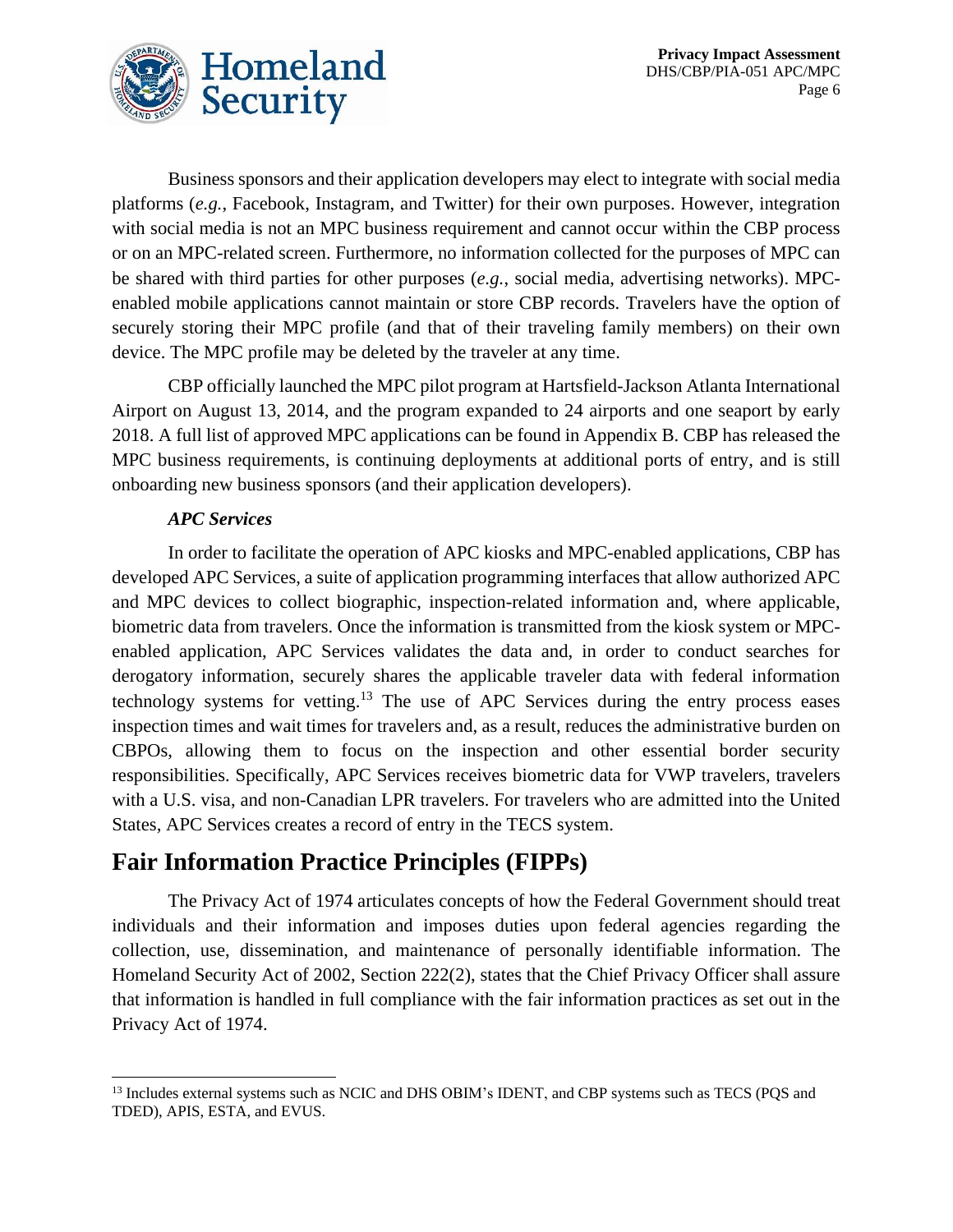

In response to this obligation, the DHS Privacy Office developed a set of Fair Information Practice Principles (FIPPs) from the underlying concepts of the Privacy Act to encompass the full breadth and diversity of the information and interactions of DHS. The FIPPs account for the nature and purpose of the information being collected in relation to DHS's mission to preserve, protect, and secure.

DHS conducts Privacy Impact Assessments on both programs and information technology systems, pursuant to the E-Government Act of 2002, Section 208 and the Homeland Security Act of 2002, Section 222. Given that MPC is a program rather than a particular information technology system, this PIA is conducted as it relates to the DHS construct of the Fair Information Principles. This PIA examines the privacy impact of MPC operations as it relates to the Fair Information Principles.

#### **1. Principle of Transparency**

*Principle: DHS should be transparent and provide notice to the individual regarding its collection, use, dissemination, and maintenance of PII. Technologies or systems using PII must be described in a SORN and PIA, as appropriate. There should be no system the existence of which is a secret.*

Eligible travelers who voluntarily elect to use the APC kiosks or an MPC-enabled mobile application must acknowledge a CBP Privacy Policy, a Disclaimer Notice, and the business sponsor and/or application developer's Privacy Policy prior to download. Eligible travelers obtain immediate notice on the kiosk or mobile application screens prior to entering their information. Upon first use of the mobile application, or before the individual provides information, he or she is confronted with a pop-up message that requires his or her direct and affirmative consent in order to continue using the application. The notices inform travelers that the use of these approaches is purely voluntary and that they retain the option of proceeding directly to the CBPO for the more traditional examination. CBP conducts a rigorous review and approval process, which includes a thorough security review, prior to deploying any new mobile application. Appendix A provides a description of CBP's review process.

Before any MPC-enabled application is published to an app store, the business sponsor and the vendor are required to execute an MPC license agreement, which protects the CBP branding and IP address as well as MPC business and security requirements. The license agreement authorizes developers to use the CBP logo and trademark names. CBP conducts compliance testing at least annually and upon every new version release. In the event of noncompliance, CBP may take corrective actions, including a suspension of the application's functionality. CBP has trademarked "Mobile Passport Control" and "MPC." Developers are prohibited from using the logo without CBP approval.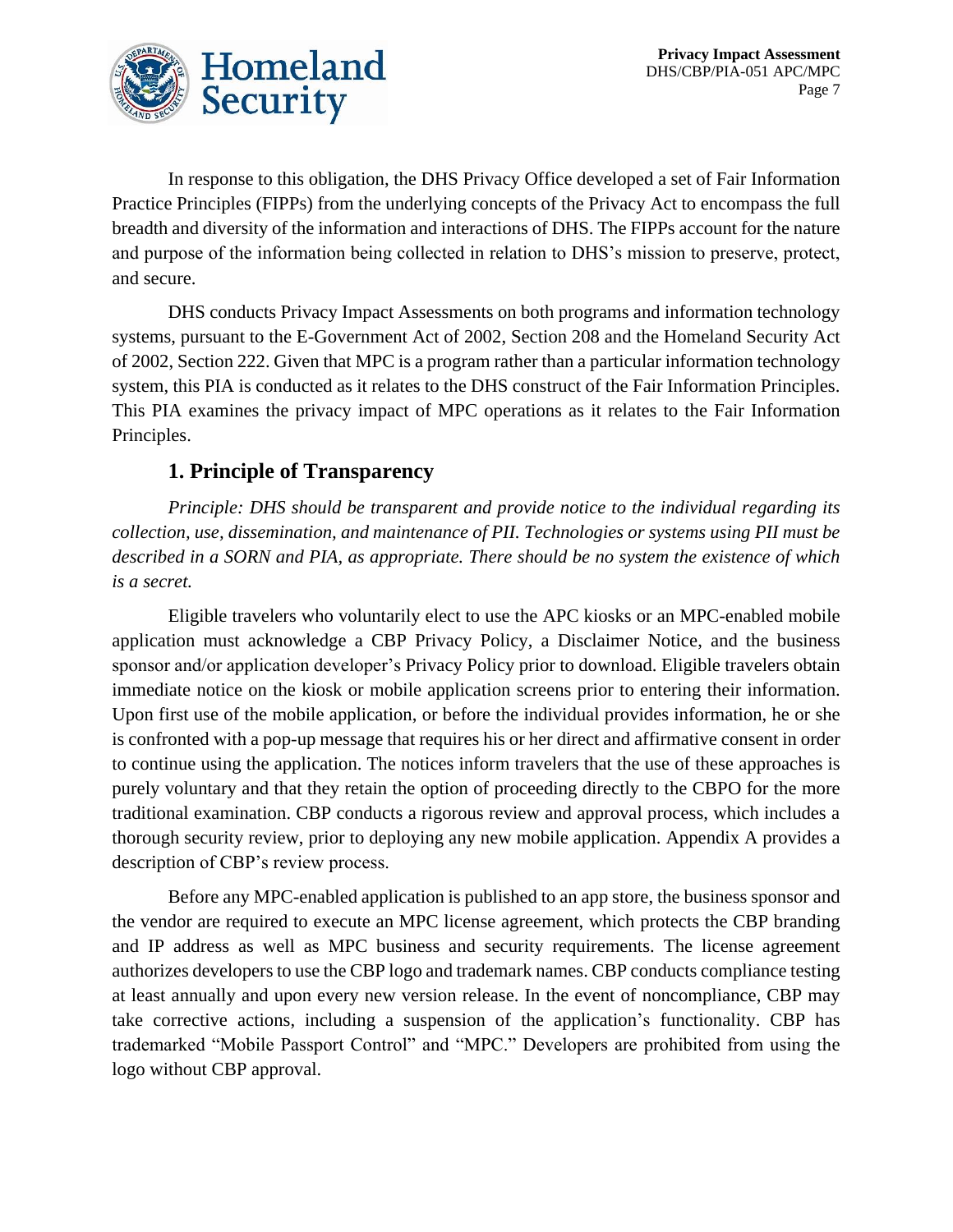

In addition to the privacy notices described above, CBP provides notice of the APC kiosks and MPC-enabled mobile applications through the publication of this PIA, and provides general notice of its collection of information from travelers entering the United States in the Border Crossing Information (BCI) SORN<sup>14</sup> and TECS SORN.<sup>15</sup>

**Privacy Risk:** There is a risk that travelers will not receive notice that their biometrics are being collected.

**Mitigation:** Before travelers enter their information into the APC kiosk or the MPCenabled application, they are provided with the purpose of the collection and are required to acknowledge the CBP Privacy Policy and other required notices. For both APC and MPC, while biographic data for all travelers is transmitted to APC Services for law enforcement vetting purposes, biometric captures from U.S. citizens and Canadian travelers with B1/B2 visas are not sent to APC Services for retention in CBP systems. For these travelers, biometric captures are purged from the APC kiosk and its server and, for those using MPC, the photos never leave the traveler's phone. However, for all other travelers, biometric data captured by an APC kiosk is transmitted to APC Services, where the data may be retained for up to 30 days.

#### **2. Principle of Individual Participation**

*Principle: DHS should involve the individual in the process of using PII. DHS should, to the extent practical, seek individual consent for the collection, use, dissemination, and maintenance of PII and should provide mechanisms for appropriate access, correction, and redress regarding DHS's use of PII.*

Both APC and MPC rely on information collected directly from the individual traveler, either at the APC kiosk or through the mobile application. APC and MPC collect only similar information to that which has been collected previously through the traditional inspection process. Travelers seeking entry into the United States provide specified personal information in order to facilitate CBP's border inspection and obtain entry into the United States. APC and MPC provide travelers with an alternative approach to providing the required biographic and biometric information to CBP as part of the border inspection process when entering the United States. In order to benefit from these programs, a traveler voluntarily chooses – after being presented with notices that explain that the use is voluntary – to use the kiosk or mobile application in order to transmit his or her PII and answers to the inspection-related questions back to CBP. As an alternative to using APC or MPC, a traveler who prefers not to use the kiosk or mobile application may instead proceed directly to traditional CBP primary examination methods.

<sup>&</sup>lt;sup>14</sup> DHS/CBP-007 Border Crossing Information, 81 FR 4040 (January 25, 2016).

<sup>&</sup>lt;sup>15</sup> DHS/CBP-011 U.S. Customs and Border Protection TECS, 73 FR 77778 (December 19, 2008).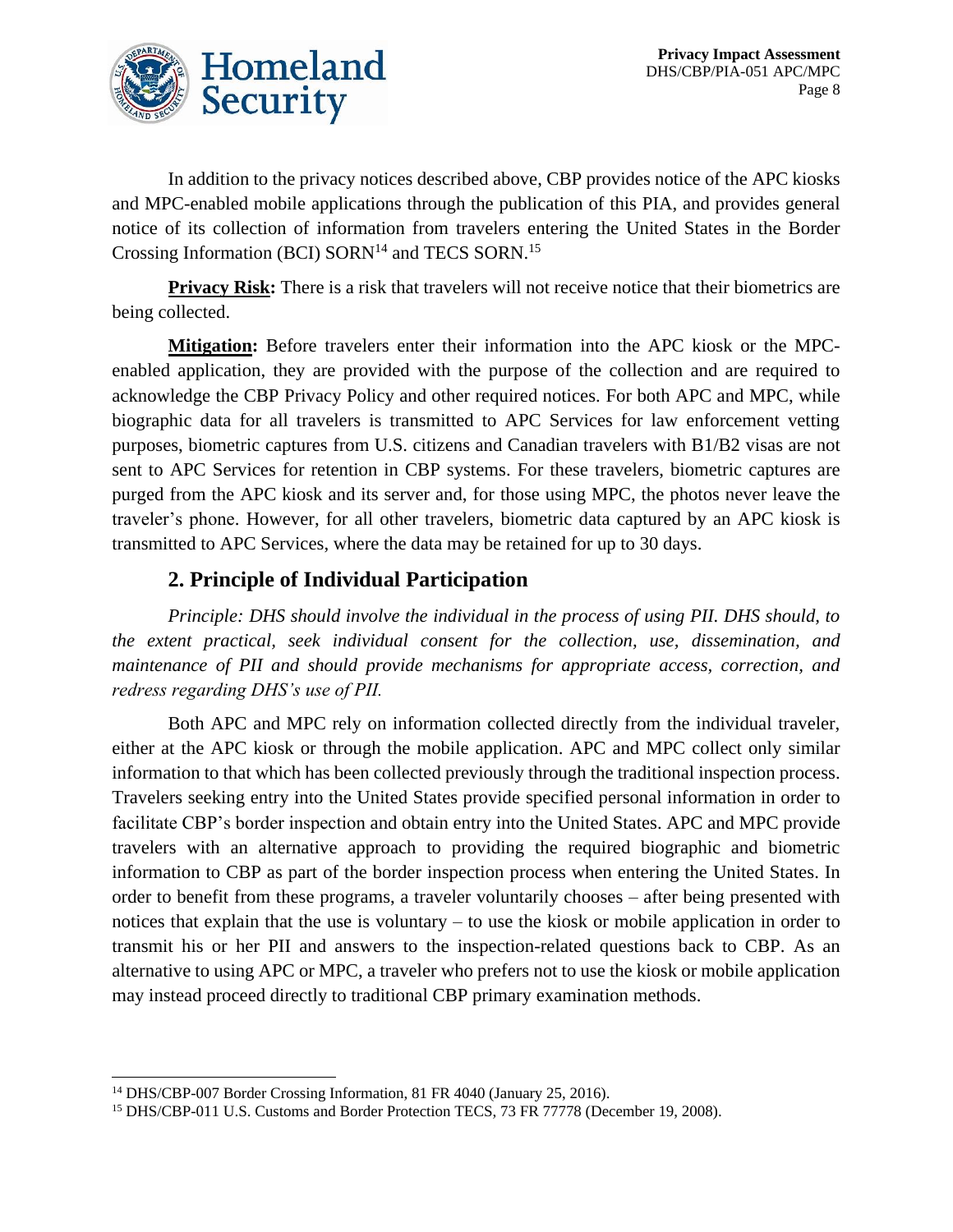

Individuals seeking notification of and access to records collected during the process, or seeking to contest their content, may submit a Freedom of Information Act (FOIA) or Privacy Act request to CBP at [https://foia.cbp.gov/palMain.aspx,](https://foia.cbp.gov/palMain.aspx) or by mailing a request to:

CBP FOIA Headquarters Office U.S. Customs and Border Protection FOIA Division 1300 Pennsylvania Avenue NW, Room 3.3D Washington, D.C. 20002 Fax Number: (202) 325-1476

Requests for information are evaluated to ensure that the release of information is lawful; will not impede an investigation of an actual or potential criminal, civil, or regulatory violation; and will not reveal the existence of an investigation or investigative interest on the part of DHS or another agency.

All FOIA requests must be in writing and include the requestor's daytime phone number, email address, and as much information as possible of the subject matter to expedite the search process.

Persons who believe they have been adversely impacted by APC or MPC (for example, refused boarding for travel or identified for additional screening by CBP) may submit a redress request through DHS Traveler Redress Inquiry Program (TRIP). DHS TRIP is a single point of contact for persons who have inquiries or seek resolution regarding difficulties they experienced during their travel screening at transportation hubs – like airports, seaports, and train stations or at U.S. land borders. Through DHS TRIP, a traveler can request correction of erroneous data stored in DHS databases through one application. DHS TRIP redress requests can be made online at http://www.dhs.gov/dhs-trip or by mail at:

DHS TRIP 601 South 12th Street, TSA-901 Arlington, VA 20598-6901

**Privacy Risk:** There is a risk that travelers may not be able to opt-out of using APC or MPC in order to enter the United States.

**Mitigation:** This risk is mitigated because using APC or MPC is strictly voluntary. Any traveler who does wish to use the kiosk or mobile application may instead choose to use traditional means of primary examination by a CBPO. However, submitting this information to CBP is a requirement of being allowed entry to the United States, whether through APC, MPC, or traditional CBP border inspection process.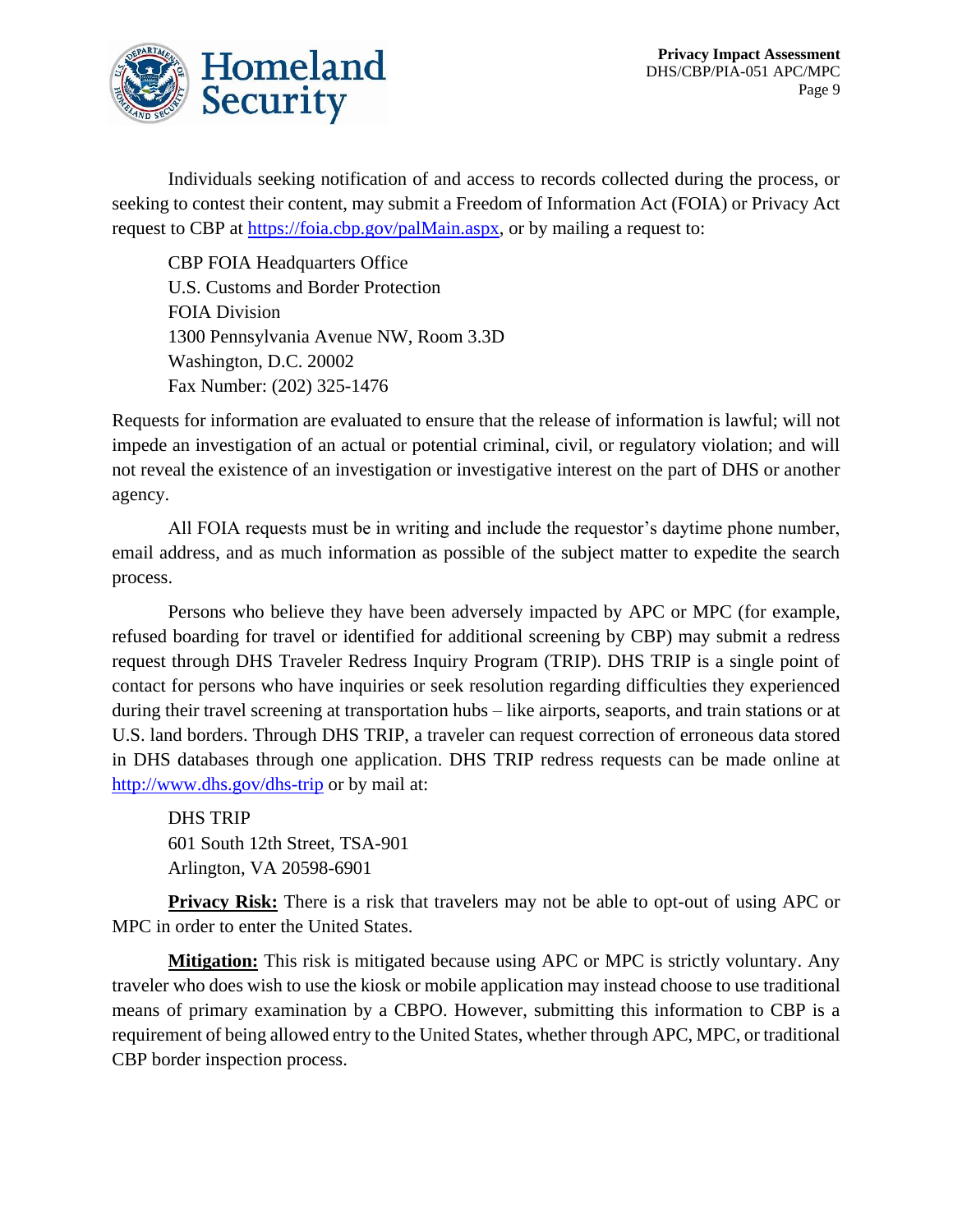

**Privacy Impact Assessment** DHS/CBP/PIA-051 APC/MPC Page 10

## **3. Principle of Purpose Specification**

*Principle: DHS should specifically articulate the authority which permits the collection of PII and specifically articulate the purpose or purposes for which the PII is intended to be used.*

CBP collects travel document data, flight information, appropriate biometric data from the traveler and traveling family members, and declaration information from persons entering the United States, pursuant to the noted authorities under the Immigration and Nationality Act, the Tariff Act of 1930, and other authorities. CBP uses the data to facilitate the entry of legitimate travelers; identify, investigate, apprehend, or remove individuals unlawfully entering the United States; detect fraud or abuse of United States or other nations' passports; and to otherwise enforce U.S. laws at the border. The biographic information, presented by a traveler for admission, will be cross-referenced with data maintained in other law enforcement databases, including the law enforcement data maintained in TECS<sup>16</sup> and the Automated Targeting System  $(ATS)$ .<sup>17</sup>

CBP's use of the APC kiosk or MPC mobile application does not change the purpose for which the information is collected or the manner in which it is used. The purpose remains consistent with the existing border inspection process. Only the input method of the information has changed.

The following CBP legal authorities allow APC and MPC to collect border crossing information:

- Intelligence Reform and Terrorism Prevention Act of 2004 (IRTPA), Pub. L. 108-458, 118 Stat. 3638;
- Immigration and Nationality Act, as codified at 8 U.S.C. 1185 and 1354;
- Aviation and Transportation Security Act of 2001 (ATSA);
- Enhanced Border Security and Visa Reform Act of 2002; and
- Tariff Act of 1930 as amended, 19 U.S.C. 66, 1433, 1459, 1485, 1624, and 2071.

**Privacy Risk:** There is a risk that biometric data collected by APC or MPC could be used for another purpose.

**Mitigation:** This risk is mitigated. CBP uses the data collected via APC and MPC to facilitate the entry of legitimate travelers, to remove individuals unlawfully entering the United States, to detect fraud or abuse of United States or other nations' passports, and to otherwise enforce U.S. laws at the border. While the APC kiosk system transmits biometric data for travelers other than U.S. citizens and Canadian B1/B2 visas to APC Services for up to 30 days of storage in

<sup>16</sup> *See* DHS/CBP/PIA-009(a) TECS System: CBP Primary and Secondary Processing, *available at* [https://www.dhs.gov/privacy.](https://www.dhs.gov/privacy)

<sup>17</sup> *See* DHS/CBP/PIA-006 Automated Targeting System, *available at* [https://www.dhs.gov/privacy.](https://www.dhs.gov/privacy)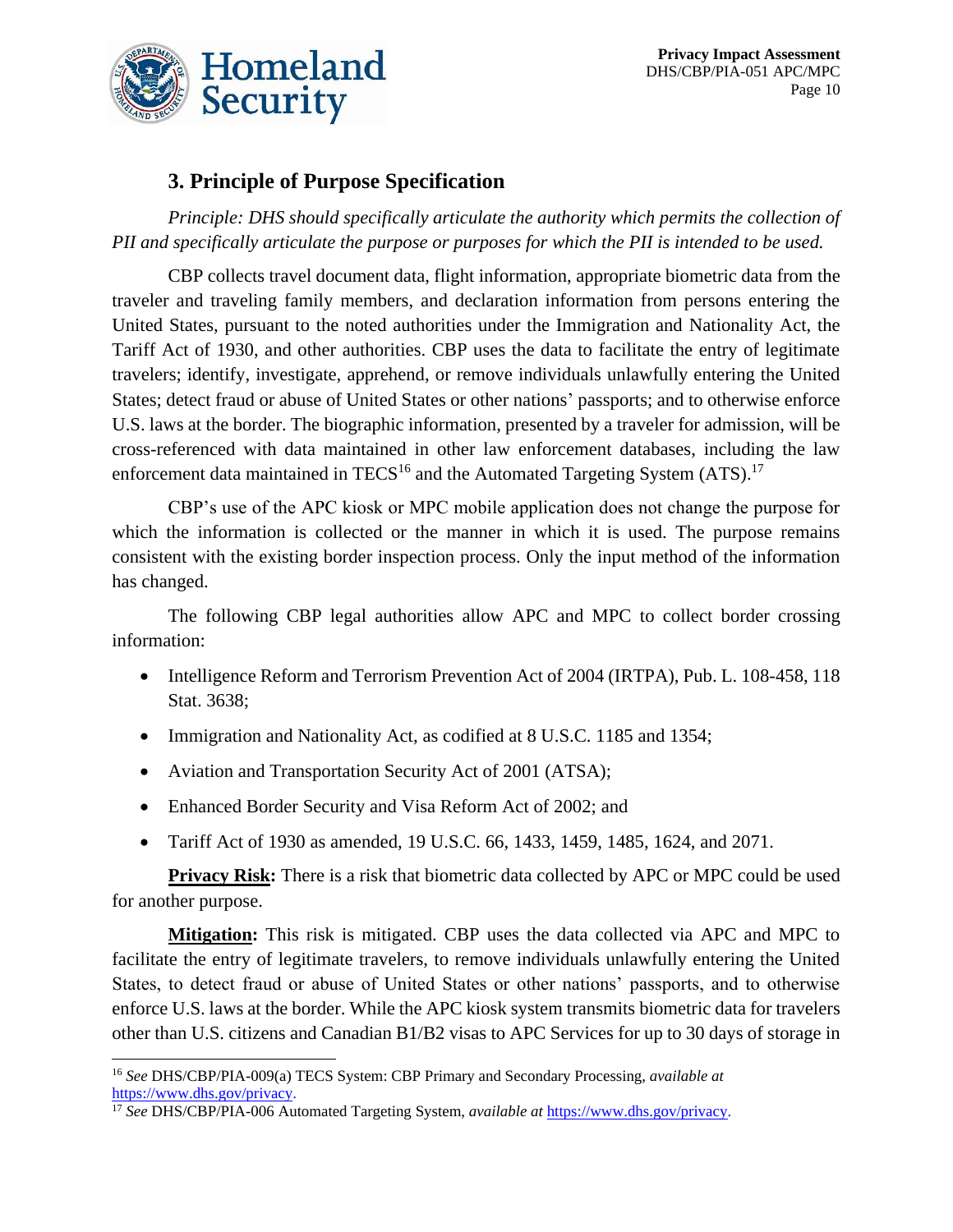

log data, the APC kiosk system purges all biometric data after the transaction.

Information collected for the purposes of MPC is not retained by the application without the consent of the traveler. The traveler retains the option of storing the profile on his or her device for future travel, or deleting it after use. Ultimately, these photos never leave the traveler's phone. Additionally, although application developers may choose to integrate with social media, this is not an MPC business requirement and cannot occur within the CBP process or on an MPC-related screen. Moreover, information collected for the purposes of MPC cannot be shared with third parties (*e.g.*, social media, advertising networks). CBP applies strict access controls through user passwords, role access, system audits, and employee background checks. These controls help prevent unauthorized access or use.

#### **4. Principle of Data Minimization**

*Principle: DHS should only collect PII that is directly relevant and necessary to accomplish the specified purpose(s) and only retain PII for as long as is necessary to fulfill the specified purpose(s). PII should be disposed of in accordance with DHS records disposition schedules as approved by the National Archives and Records Administration (NARA).*

Biographic and biometric information is collected by CBP from all travelers entering the United States in order to confirm the traveler's identity and citizenship, establish whether the traveler is admissible into the United States, and facilitate CBP's enforcement of U.S. laws. APC kiosks and their associated vendor-based system transmit the biographic data of all travelers for law enforcement vetting purposes.

Information collected by the APC kiosk system is not retained by the kiosk (or its owner and vendor). Although photos of U.S. citizens and Canadian B1/B2 visa-holders are deleted by the APC kiosk system, photos of other travelers are transmitted to APC Services and may be retained in log data for no longer than 30 days. The APC kiosk-printed paper receipts are disposed of according to the policy established for the Customs Declaration 6059B forms (*i.e.*, Job Number N1-563-03-3). Specifically, if the receipt is free of declarations, it is retained for three (3) years and destroyed. If the receipt contains dutiable declarations, it is retained for six (6) years and destroyed. MPC-enabled mobile applications, however, allow travelers to voluntarily securely store PII within their MPC profiles on their own device for future travel. At select ports of entry, CBP and the Transportation Security Administration (TSA) have partnered in a program that allows eligible, vetted, low-risk passengers with a connecting flight to receive a second receipt from the APC kiosk. The traveler may present this receipt, which permits one-time expedited access to the TSA Pre-Check lane, to a TSA officer at the checkpoint. The secondary receipt may contain data elements such as the traveler's first name, last name, facial image, flight number, and date/time of travel.<sup>18</sup> TSA expects that as a future alternative, the secondary receipt may be

<sup>&</sup>lt;sup>18</sup> TSA and CBP stipulate the specific data elements required for the Pre-Check Pass.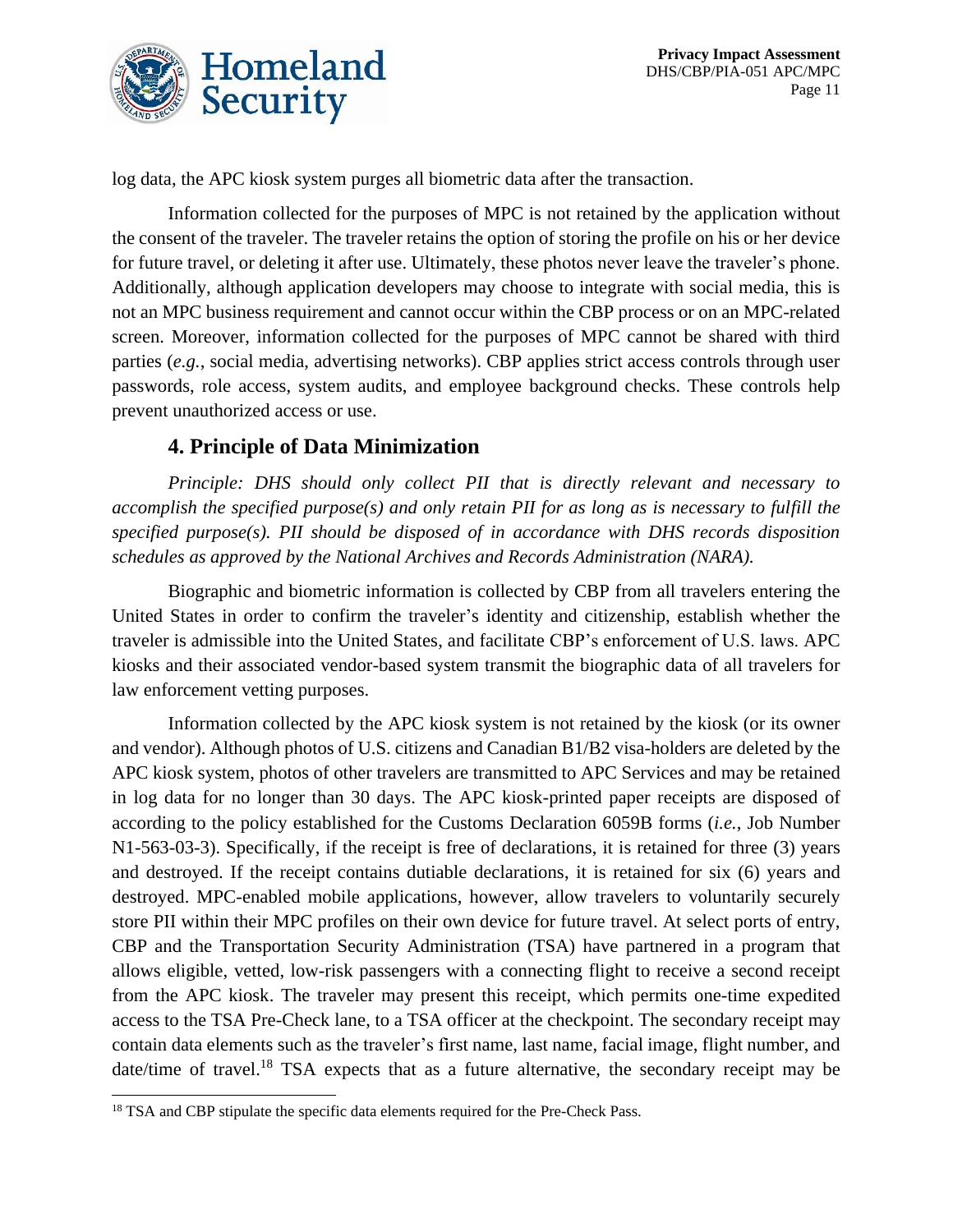



leveraged by the MPC-enabled mobile application on the traveler's phone, which is visually presented to a TSA officer in order to access the Pre-Check lane.

This information enables CBP to analyze historical data regarding individuals who cross the border and allows additional DHS components and other government agencies to evaluate their issuance of immigration benefits. Further, it provides DHS and other relevant agencies with the information needed to perform essential enforcement functions.

Consistent with CBP's border security mission and the BCI SORN, $19$  border crossing information may be retained for a period of 15 years for U.S. citizens and LPRs, and 75 years for non-immigrant travelers. As mentioned in Principle 3 (Purpose Specification) above, this information, which is presented by a traveler for admission, is cross-referenced with data maintained in other law enforcement databases. As a result, the data shared with TECS is retained for 75 years from the date of collection or for the life of the law enforcement matter, in accordance with the TECS SORN.<sup>20</sup> Similarly, the information shared with ATS is retained pursuant to the source system's retention schedule or for 15 years, whichever is less.

**Privacy Risk:** There is a risk that U.S. citizens' PII that is collected by APC or MPC may be stored longer than necessary.

**Mitigation:** This risk is mitigated. Information collected by the MPC-enabled application is not stored by the application. The traveler has the option to store his or her own profile information on a personal device for future travel or may choose to delete it after a single use or at any subsequent point. The APC kiosk system deletes the facial images of U.S. citizens and Canadian B1/B2 visa-holders and does not share them with APC Services.

#### **5. Principle of Use Limitation**

*Principle: DHS should use PII solely for the purpose(s) specified in the notice. Sharing PII outside the Department should be for a purpose compatible with the purpose for which the PII was collected.*

CBP collects travel document data, flight information, biometrics from the traveler and traveling family members, and declaration information from persons seeking to enter the United States to facilitate the entry of legitimate travelers and to apprehend and remove individuals unlawfully entering the nation. Individual DHS users are granted access to border crossing information and TECS enforcement information according to their job role, their need to know, and the mission of their component. CBP will share APC/MPC data within DHS consistent with the terms described in the relevant SORNs listed above. The following DHS components have regular access to border crossing information: U.S. Immigration and Customs Enforcement, U.S.

<sup>&</sup>lt;sup>19</sup> DHS/CBP-007 Border Crossing Information, 81 FR 4040 (January 25, 2016).

<sup>20</sup> DHS/CBP-011 U.S. Customs and Border Protection TECS, 73 FR 77778 (December 19, 2008).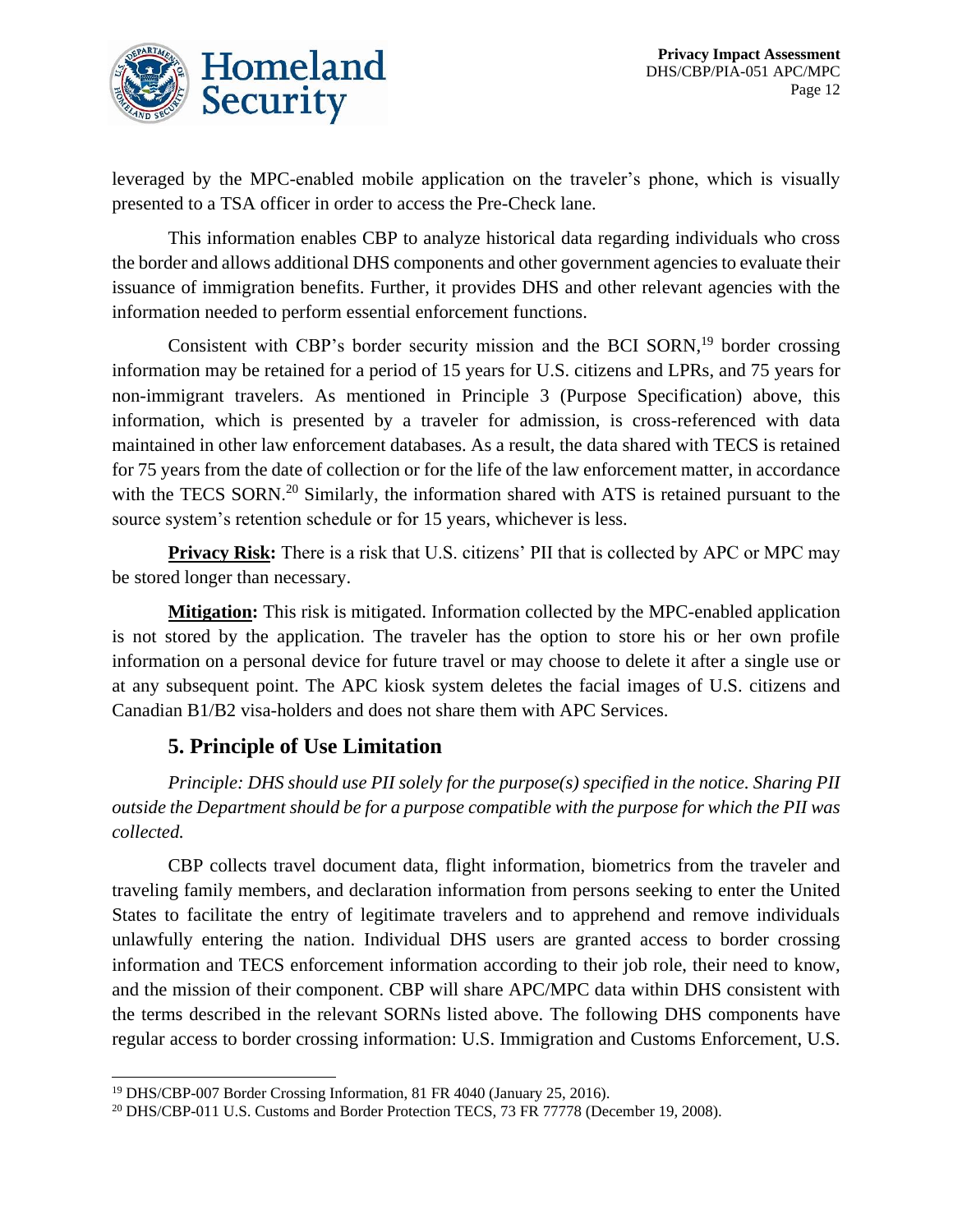

Citizenship and Immigration Services, TSA, the United States Coast Guard, and the DHS Office of Intelligence and Analysis. In addition, information may be shared with federal, state, local, tribal, international, or foreign governments, or law enforcement agencies to support security activities such as intelligence, counterintelligence, antiterrorism, law enforcement, and threats to national and international security.

**Privacy Risk:** There is a risk that CBP will use APC or MPC information for a purpose other than those specified for the original collection.

**Mitigation:** This risk is mitigated. CBP uses the data collected via APC and MPC to facilitate the entry of legitimate travelers, to remove individuals unlawfully entering the United States, to detect fraud or abuse of United States or other nations' passports, and to otherwise enforce U.S. laws at the border. While facial images captured from U.S. citizens and Canadian B1/B2 visas are purged at the APC kiosk system and are not returned to APC Services, photos of other travelers are transmitted to APC Services. CBP shares APC/MPC data but only consistent with the terms described in the relevant SORNs listed above. CBP retains information collected in APC/MPC in accordance with the retention policies described in Principle 4 (Data Minimization) above. CBP also provides notice of this sharing in the relevant SORNs.

**Privacy Risk:** There are privacy risks associated with the fact that MPC-enabled applications may connect to third-party advertisement networks, which may lead travelers to believe that their information is being used for marketing or other commercial purposes.

**Mitigation:** This risk is partially mitigated. The CBP Privacy Office will conduct a CBP Privacy Evaluation<sup>21</sup> within one year of publication of this PIA to ensure that the government and commercial partners are in compliance with the required privacy protections. CBP is planning to implement a regular internal audit process by which MPC might be monitored to ensure that no information is used for purposes other than that which was intended for MPC. In addition, CBP's formal agreements and business rules with MPC vendors describe the prohibition against the retention of travelers' PII or its use for commercial or other purposes. MPC is an official trademarked name. The sole purpose of MPC-enabled applications is to use this information only to fulfill CBP's entry declaration and inspection requirements for travelers, as described throughout this PIA.

<sup>&</sup>lt;sup>21</sup> The results of the CBP Privacy Evaluation will be shared with the DHS Privacy Office.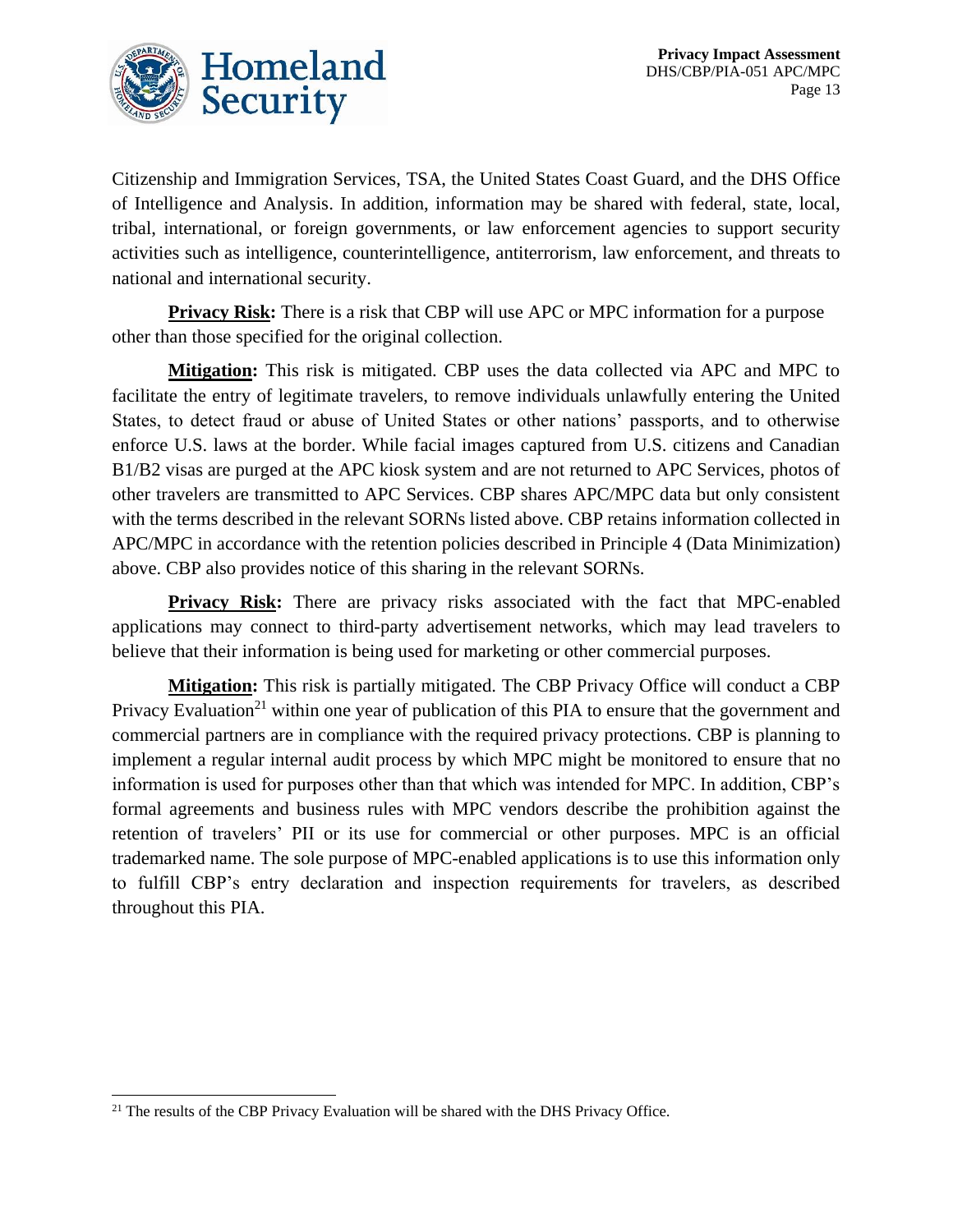

### **6. Principle of Data Quality and Integrity**

*Principle: DHS should, to the extent practical, ensure that PII is accurate, relevant, timely, and complete, within the context of each use of the PII.*

Because APC and MPC collect relevant information directly from eligible persons who wish to enter the United States just prior to travel or entry into the country, there is relatively high confidence that the information is accurate and complete. These travelers provide their own information and that of their traveling family members through the APC kiosk or MPC-enabled application prior to encountering a CBPO as part of the border inspection process. Upon arrival, the traveler also answers customs declaration questions for him or herself and traveling family members and provides the data via the kiosk or mobile device to APC Services to facilitate the border inspection process. Because the information is submitted while in flight or upon arrival and the receipt is only valid for four hours, the information is timely.

To ensure accuracy and integrity, the CBPO reviews the information during the inspection process. The CBPO uses the information submitted by the traveler (including responses provided by the traveler directly to the CBPO), the travel document(s) provided, and the CBPO's own observations to conduct the border inspection. If any information appears to be inconsistent, the traveler may be referred for additional processing to clarify or resolve the inconsistency. In addition, vendors providing APC kiosks and MPC-enabled applications must meet certain technology and business requirements. These requirements include certain types of licensing agreements, technical and legal requirements, general layout and process flow rules, branding requirements, prohibitions against certain types of advertising, Privacy Act notices, Paperwork Reduction Act notices, and security and privacy compliance, including proper notice and consent.

**Privacy Risk:** There is a risk that the traveler will incorrectly enter his or her information into the APC kiosk or MPC-enabled application.

**Mitigation:** This risk is partially mitigated. Because data entry error is always a possibility, CBPOs are trained to verify and confirm the traveler's information upon inspection. In addition, any traveler may request a correction of his or her inaccurate information through DHS TRIP, which is described in Principle 2 (Individual Participation) above.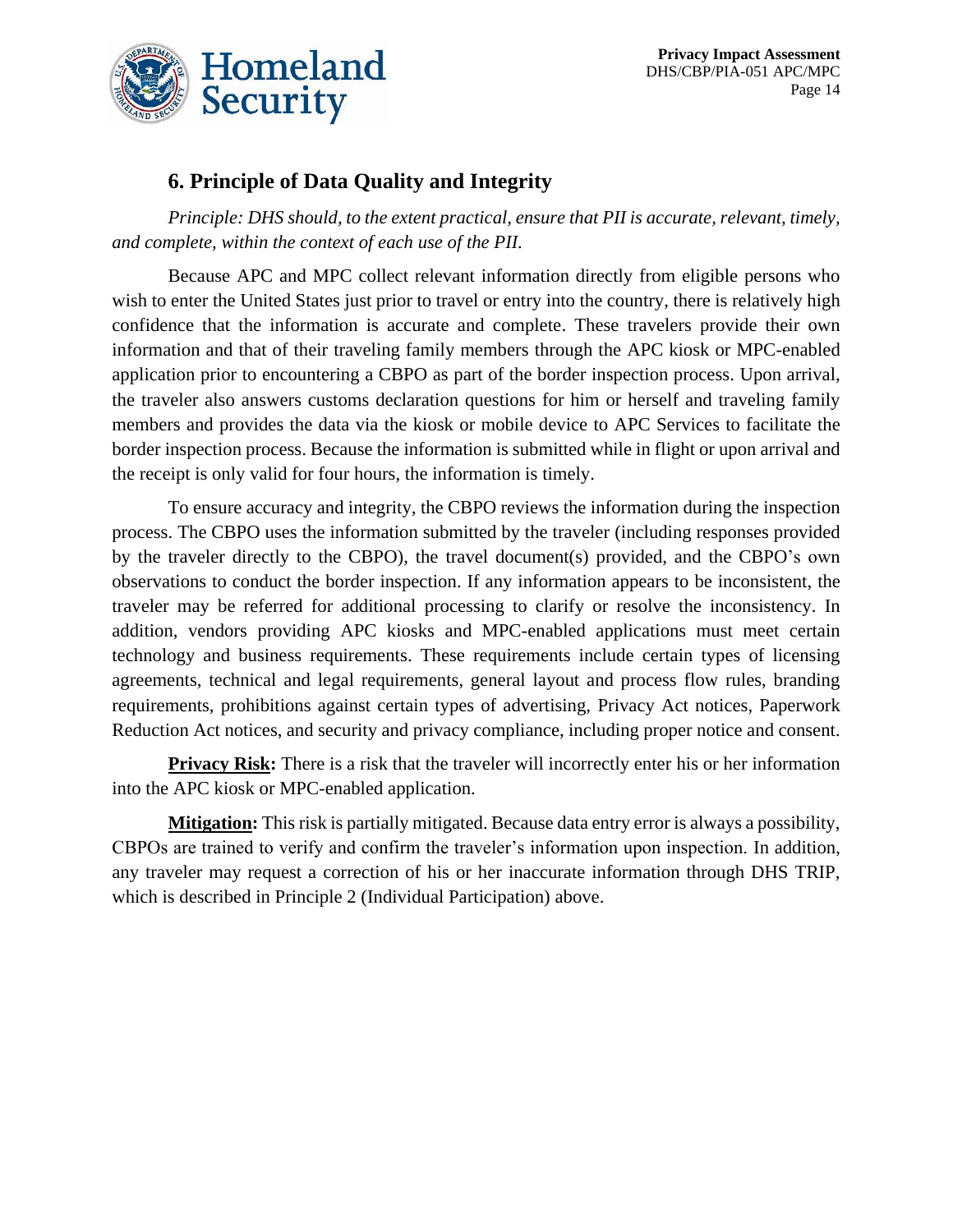

## **7. Principle of Security**

*Principle: DHS should protect PII (in all forms) through appropriate security safeguards against risks such as loss, unauthorized access or use, destruction, modification, or unintended or inappropriate disclosure.*

The APC kiosk system and the MPC-enabled application transmit the data directly to APC Services using secure encryption protocols. For instance, no individual can access information on other travelers at the APC kiosk. For the MPC, the traveler retains the option of storing profile information on his or her device for future travel or deleting it after a single use. Transmission of the information via secure electronic transmission reduces the potential for inadvertent exposure of the information to those without a need to know (*i.e.*, unintended or inappropriate disclosure).

As part of the security assessment, DHS information technology professionals analyze the MPC-enabled application to assess the overall security of the application and identify potential vulnerabilities. More specifically, they scan and test the MPC-enabled application to determine the level of security and accessibility, and CBP shares the analysis with the application developer. The application developer is required to address each issue and implement many key recommendations. In addition, the Privacy Policy must notify the user if the MPC-enabled application interacts with certain other active applications on the user's device, such as the camera, which are necessary to effectively operate the application during the entry process. Previously completed security analysis and functional requirements have been incorporated into current and future business requirements.

Sharing within DHS is established on a need to know basis (*i.e.*, employees with a need to know in the performance of their official duties). Toward that end, CBP controls internal access to information through the strict use of controls such as: user passwords, role access, and system audits that track and report access to the data, as well as through employee background checks. These controls help prevent unauthorized access or use within DHS.

As discussed in Principle 5 (Use Limitation), information may also be shared with other domestic and foreign governments, as well as law enforcement agencies with a need to know and in support of the CBP mission. More frequent sharing arrangements usually are established through formal agreements such as Memoranda of Agreement and Memoranda of Understanding. Less frequent sharing is accomplished through written requests for specific information. In both cases, CBP ensures that the recipient implements safeguards to protect the shared information against risks such as loss, unauthorized access or use, destruction, modification, or unintended or inappropriate disclosure. The specific safeguards and method of information transmission will vary with the requestor and the nature of the request.

**Privacy Risk:** There is a risk that unauthorized individuals may view the information in APC or MPC.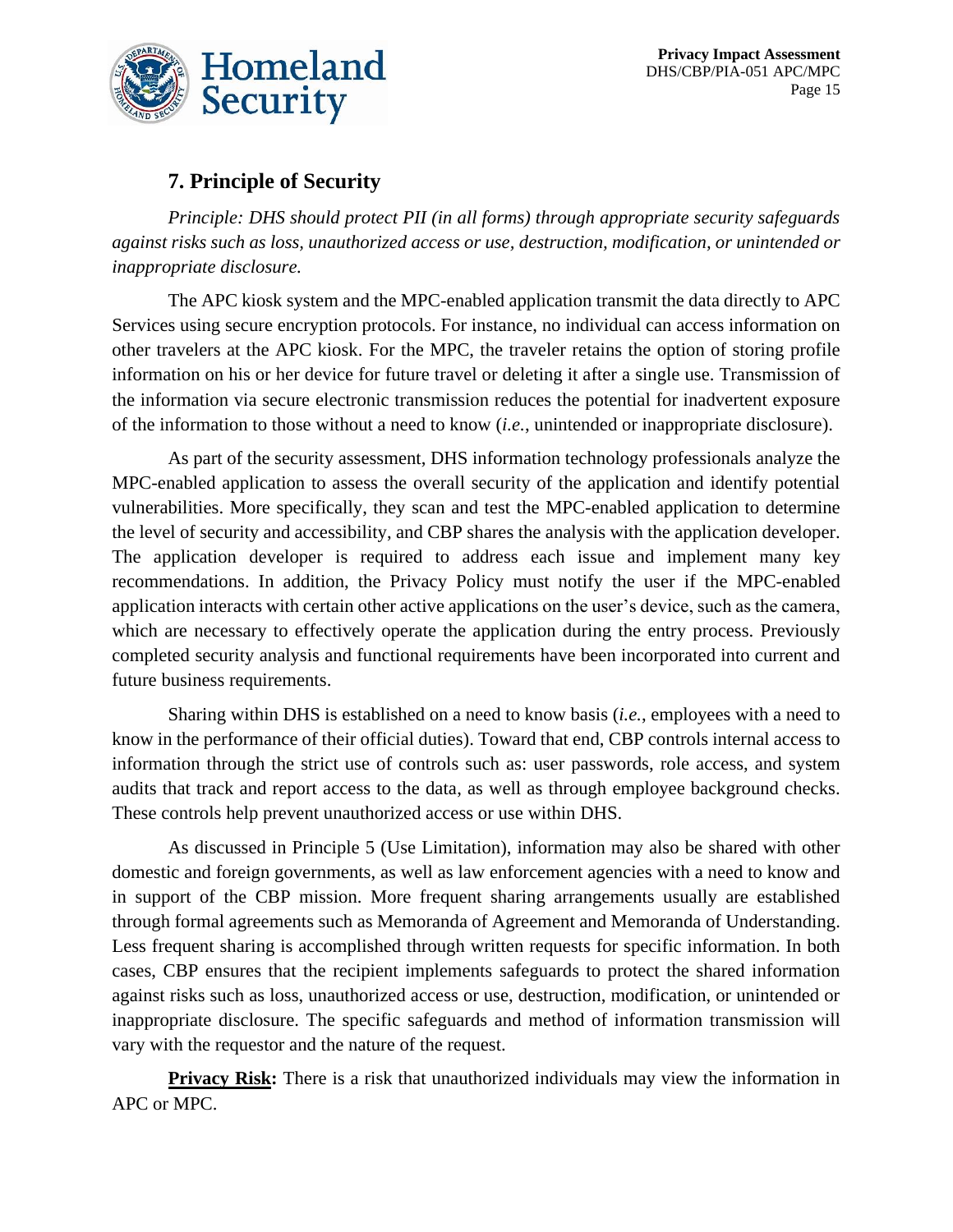

**Mitigation:** This risk is mitigated. Information is securely transmitted to and from APC and MPC in adherence with strict encryption protocols. No individual can access information on other travelers at the APC kiosk. This reduces the potential for inadvertent exposure of the information to individuals who do not have a need to know. In addition, CBP ensures that the recipient of shared information implements safeguards to protect the shared information against risks such as loss, unauthorized access or use, destruction, modification, or unintended or inappropriate disclosure. CBP also applies strict access controls, based on the need to know, through user passwords, role access, employee background checks, and system audits that help prevent unauthorized disclosures. Information relevant to and stored within MPC-enabled mobile applications is also encrypted.

**Privacy Risk:** CBP collects large amounts of PII in paper form via the APC kiosk receipts, increasing the risk of unauthorized disclosure or access.

**Mitigation:** This risk is partially mitigated. CBP will be conducting internal audits to confirm that the appropriate privacy and security protections are being implemented by all parties, including vendors for the APC kiosks and MPC-enabled mobile applications. The APC kioskprinted paper receipts are retained according to the policy established for the Customs Declaration 6059B forms. If the receipt contains dutiable declarations, it is disposed of after six (6) years; however, if it is free of declarations, it is disposed of after three (3) years. Finally each port of entry is developing a standard operating procedure for processing and accepting the APC receipt at the egress point. CBP provides guidance to CBPOs to ensure that the receipts are promptly processed, secured, and disposed of per the port policy.

#### **8. Principle of Accountability and Auditing**

*Principle: DHS should be accountable for complying with these principles, provide training to all employees and contractors who use PII, and should audit the actual use of PII to demonstrate compliance with these principles and all applicable privacy protection requirements.*

Internal access to the information provided by travelers during the border crossing is limited to DHS employees and contractors who have successfully completed annual privacy and security training. Access audit logs are reviewed periodically by Office of Internal Affairs. Security requirements for both APC and MPC stipulate that the kiosks and MPC-enabled applications shall not maintain CBP records or user information or otherwise permit use or distribution of CBP or user information unless specifically authorized in writing by CBP. In addition, the business requirements state that the kiosk system and mobile application must allow CBP to review and audit any code, encryptions, network connections, and any other technical specifications.

**Privacy Risk:** There is a risk to auditing and accountability because CBP cannot dictate security or auditing requirements to the APC or MPC vendors.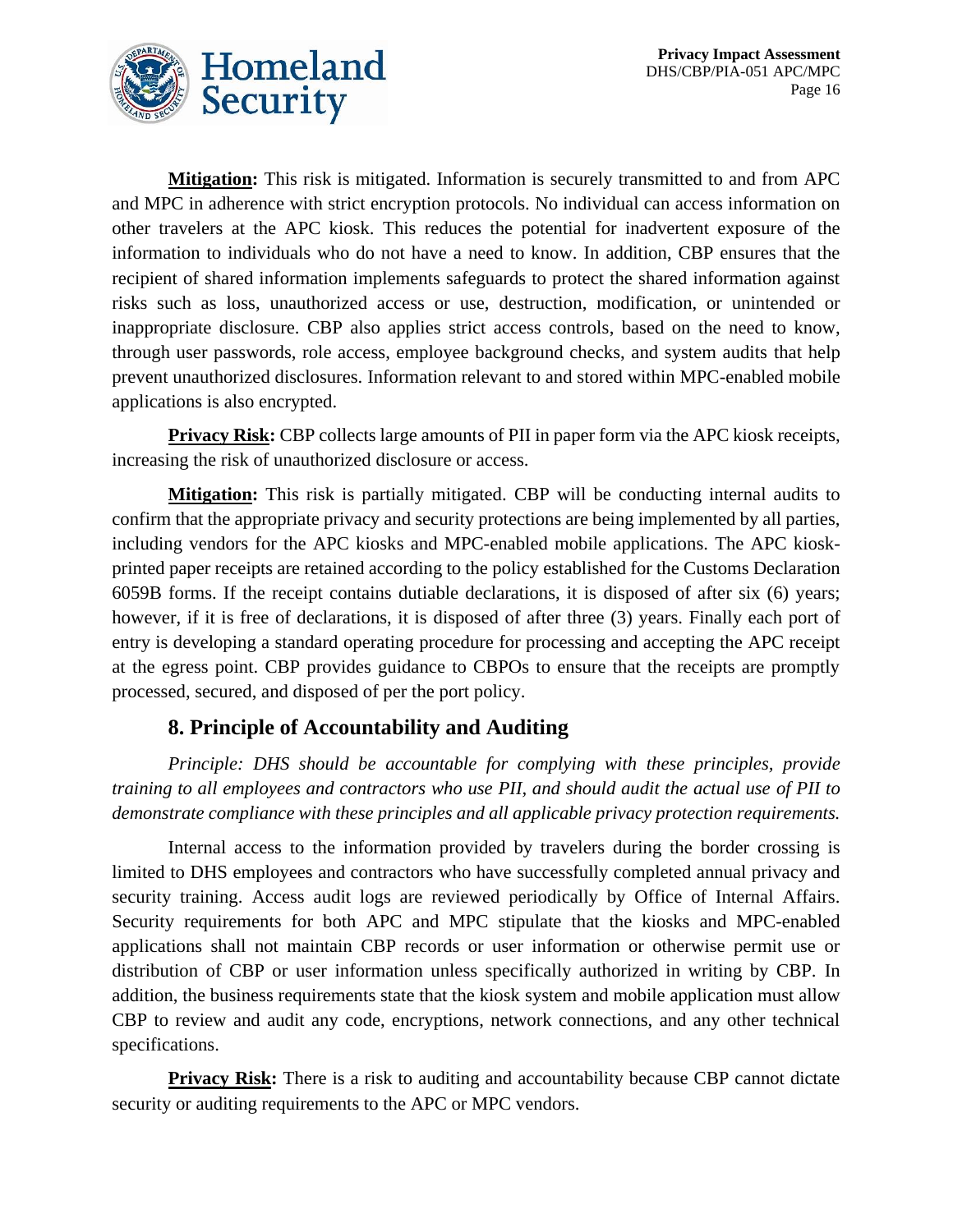

**Mitigation:** This risk is mitigated. CBP will conduct an internal audit during 2018 to confirm that the appropriate privacy and security protections are being implemented by all parties, including vendors for the APC kiosks and MPC-enabled mobile applications. Additionally, the CBP Privacy Office will conduct a CBP Privacy Evaluation<sup>22</sup> within one year of publication of the PIA to ensure that the government and commercial partners are in compliance with the required privacy protections.

# **Responsible Officials**

John Maulella **Director** Admissibility and Passenger Programs Office of Field Operations

Debra L. Danisek CBP Privacy Officer Privacy and Diversity Office Office of the Commissioner

# **Approval Signature Page**

Original, signed copy on file with the DHS Privacy Office.

Philip S. Kaplan Chief Privacy Officer Department of Homeland Security

\_\_\_\_\_\_\_\_\_\_\_\_\_\_\_\_\_\_\_\_\_\_\_\_\_\_\_\_\_\_\_\_

<sup>&</sup>lt;sup>22</sup> The results of the CBP Privacy Evaluation will be shared with the DHS Privacy Office.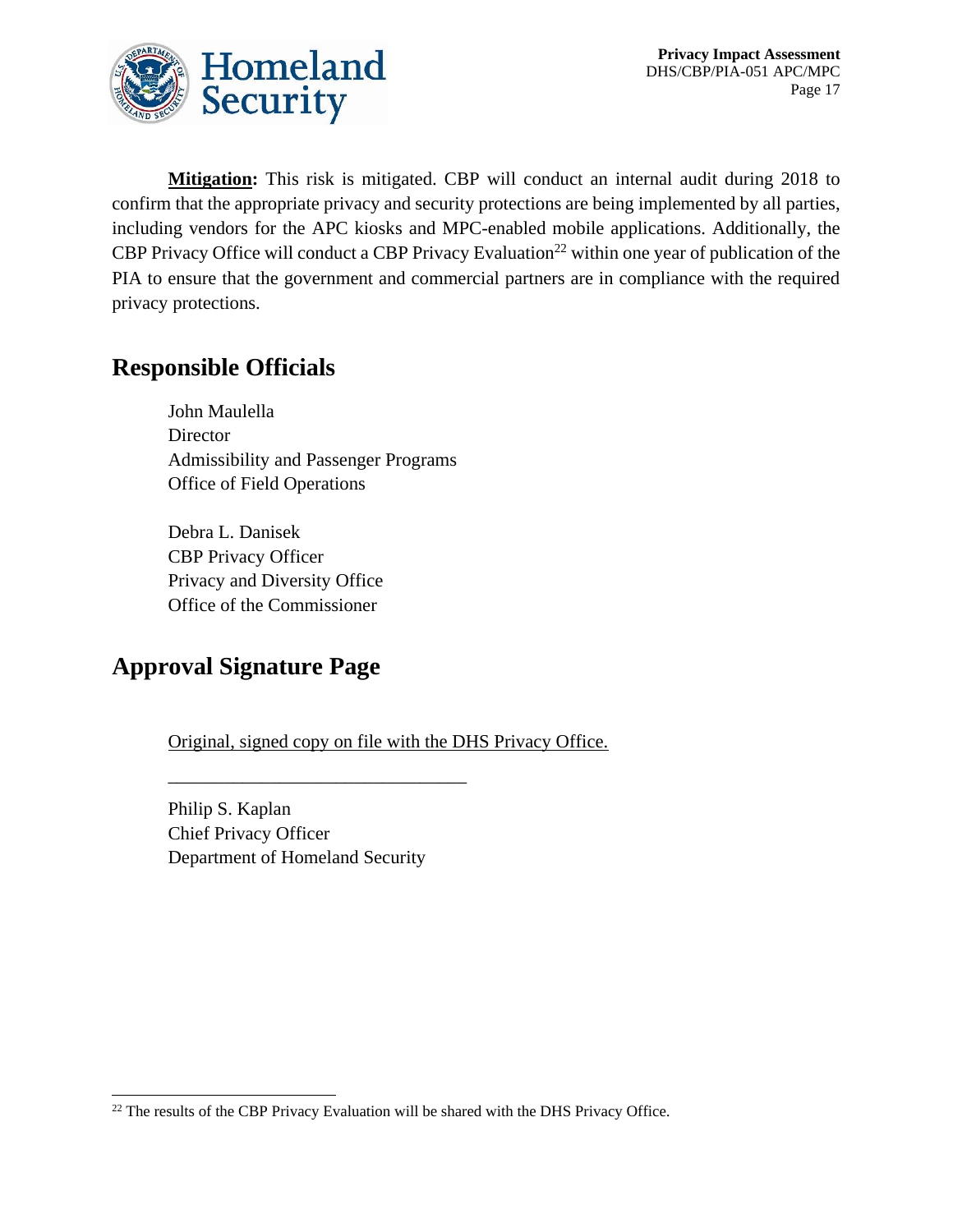

# **APPENDIX A: Mobile Application Security Review Process**

Any new CBP MPC-enabled mobile application, prior to deployment, must pass a rigorous approval process, which includes a thorough security review. The application must pass all four tests prior to approval. CBP reevaluates all approved applications at least annually and upon every new major release of the application or change to their Requirements Traceability Matrix (RTM) submission (which includes the network topology):

- **DHS Security (RTM)** The business sponsor (and its contractors) must provide CBP with a network topology and response to a list of questions related to the physical, management, and IT security requirements for their server sites. This submission must comply with CBP's information system security requirements before approval to participate in the MPC program.
- **MPC Screenshot Compliance Review** CBP's MPC Program Office must provide the application developer with screen-by-screen feedback in order to fulfill the program's business requirements (which includes privacy requirements such as the display of privacy notices). The developer may repeat these submissions multiple times before approval.
- **Functionality Testing** The MPC Program Office must provide the application developer with compliance feedback on required functionality that is identified within the program's business requirements. The MPC Program Office uses a test script designed to ensure that the required functionality and notices are given prior to allowing the traveler to perform a given action. For example, one specific test ensures that a "pop-up notification" is presented to the traveler before allowing the application to access a facial image stored on the device or use of the phone's camera. This step can only be executed after being given access to the application developer's beta version of the MPC-enabled mobile application. This step occurs after the Screenshot Compliance Review is approved and must be completed prior to publishing the application into Apple App Store and Google Play Store.
- **DHS Software Assurance Scan** This step requires CBP's MPC Program Office to coordinate with specified DHS offices to use third-party tools designed to scan the application's coding in order to identify potential vulnerabilities and permissions/entitlements granted to the application upon download. The CBP Information Systems Security Officer (ISSO) reviews this information and provides feedback to the application developer. All CBPidentified vulnerabilities must be remediated and, subsequently, confirmed by a follow-up software assurance scan. If any of the scan's findings (*e.g.*, application-granted permissions and entitlements and IP addresses) are determined to be inconsistent with earlier business sponsor-provided documentation (*e.g.*, RTM, Screenshot Compliance Review, or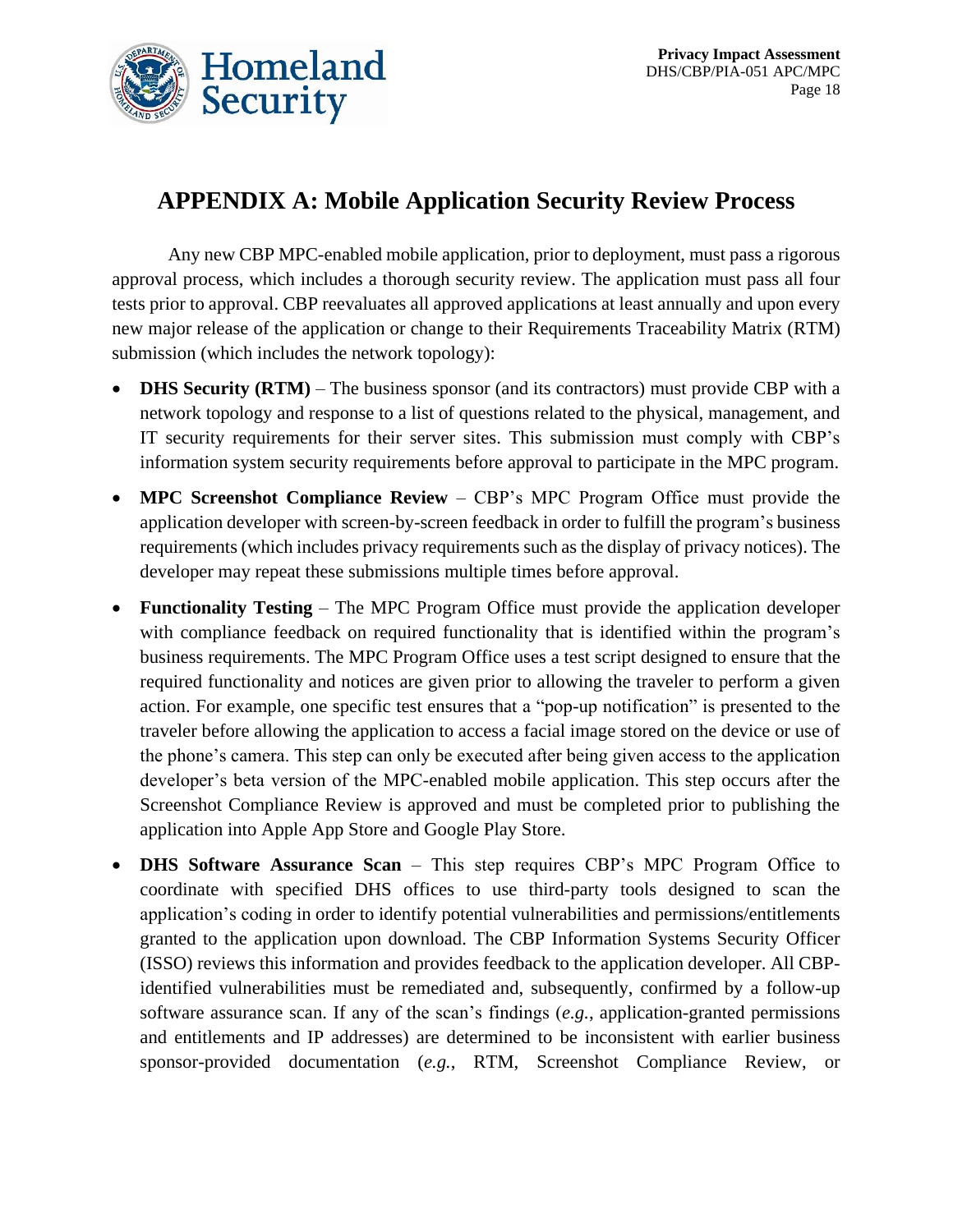

**Privacy Impact Assessment** DHS/CBP/PIA-051 APC/MPC Page 19

Functionality Testing), the application will fail this step. The business sponsor and application developer may resubmit once remediations are made.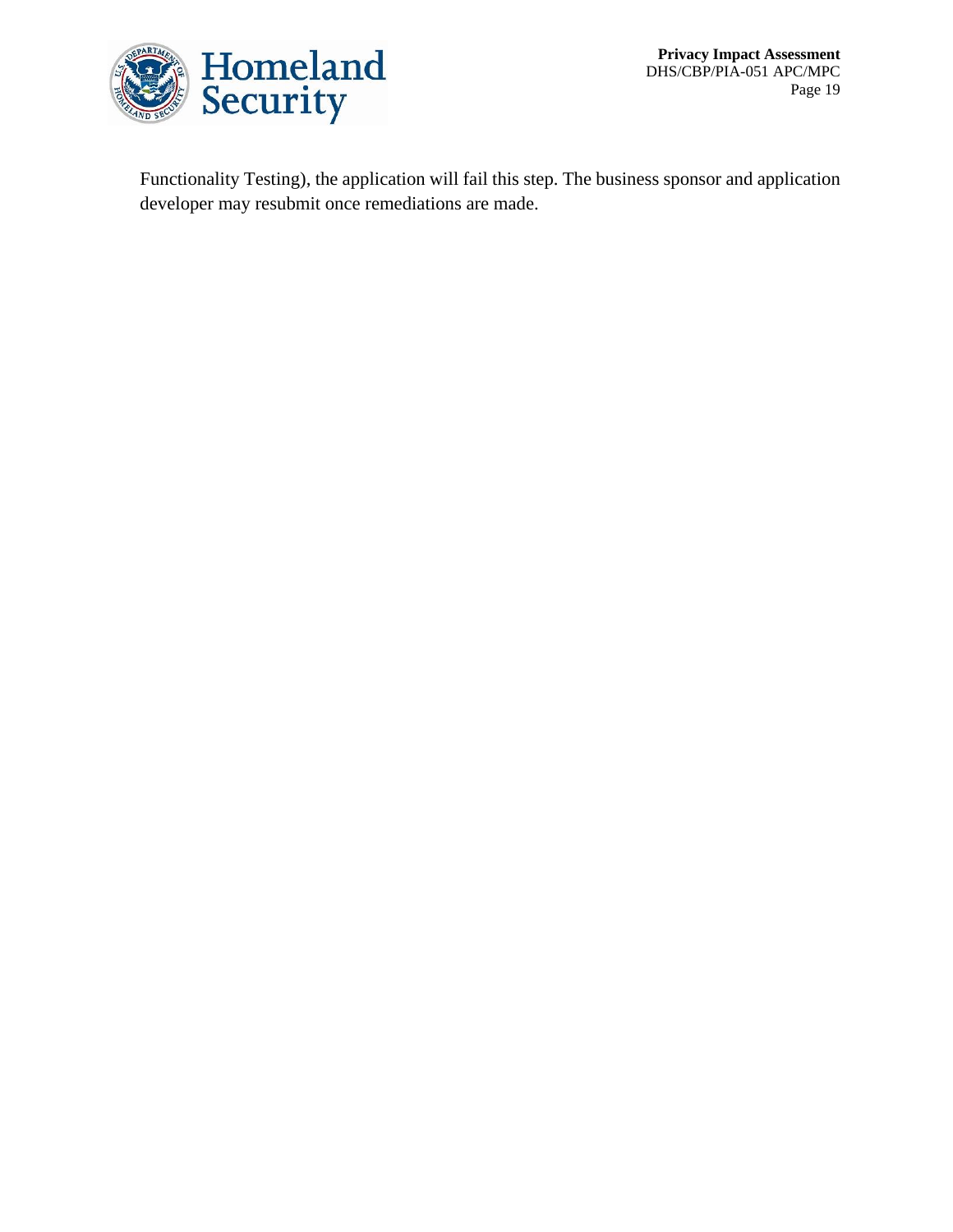

# **APPENDIX B: Approved Mobile Applications**

*(last updated April 23, 2021)*

DHS analyzed the MPC-enabled applications below to assess overall security and identify potential vulnerabilities, according to the process outlined in Appendix A. The application developer addressed each reported issue and implemented recommendations. CBP incorporated the final security analysis and the developer's functional requirements into current and future business requirements. CBP approved the following MPC-enabled mobile applications for deployment:

- Airside Mobile, in cooperation with the Airports Council International-North America (ACI- NA), Mobile Passport App
	- o Available at all MPC-enabled sites for both Android and iOS/Apple users
- Clear, in cooperation with Delta Airlines, ClearPass for CBP Mobile Passport Control
	- o Available at all MPC-enabled sites for iOS/Apple users

CBP currently has 34 MPC-enabled sites across the country:

- Baltimore/Washington International Thurgood Marshall Airport (BWI)
- Boston Logan International Airport (BOS)
- Chicago O'Hare International Airport (ORD)
- Dallas/Fort Worth International Airport (DFW)
- Daniel K. Inouye International Airport (HNL)
- Dulles International Airport (IAD)
- Denver International Airport (DEN)
- Fort Lauderdale-Hollywood International Airport (FLL)
- Houston George Bush Intercontinental Airport (IAH)
- John F. Kennedy International Airport (JFK)
- Kansas City International Airport (MCI)
- Los Angeles International Airport (LAX)
- Miami International Airport (MIA)
- Miami Seaport